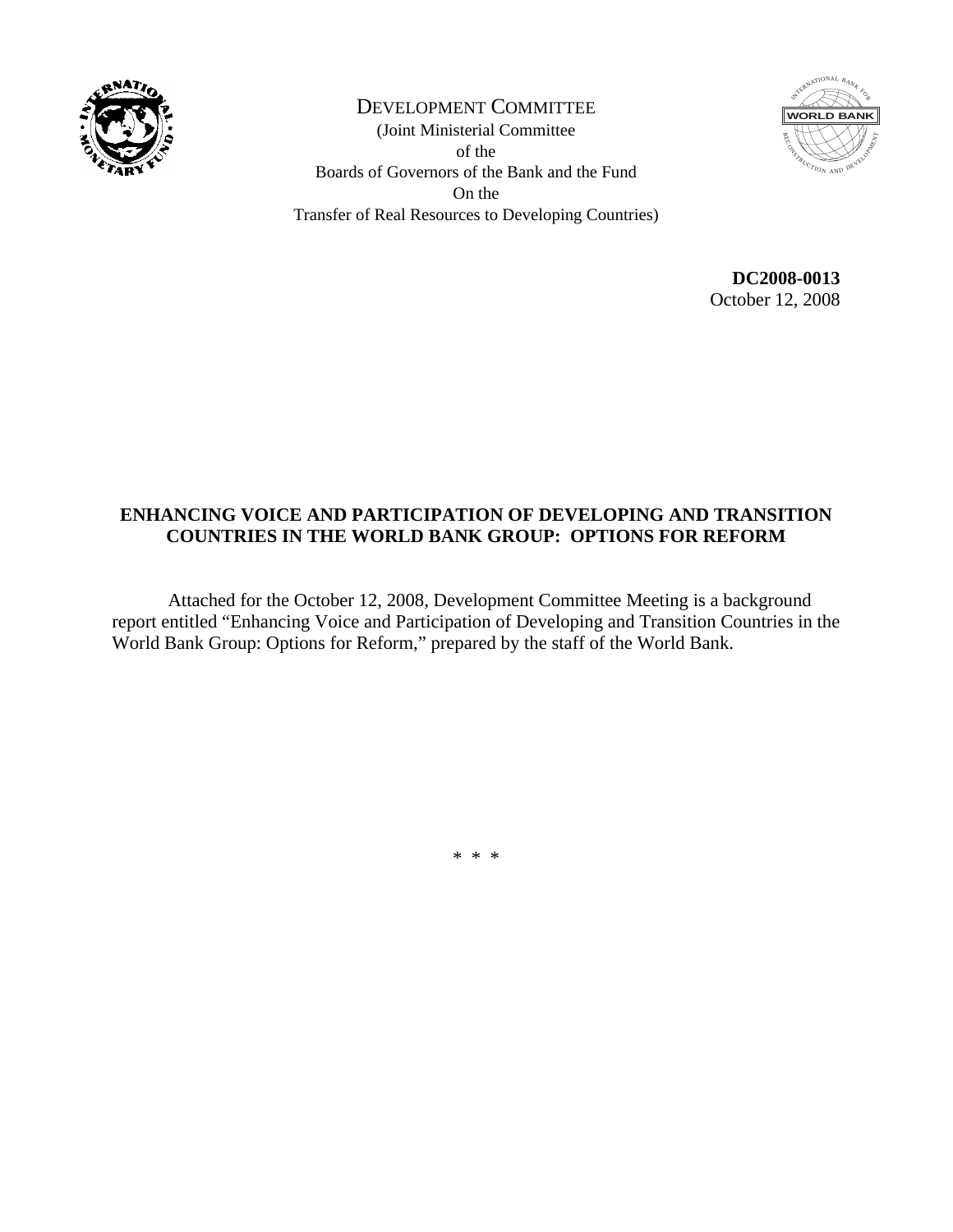**Enhancing Voice and Participation of Developing and Transition Countries in the World Bank Group: Options for Reform** 

**October 12, 2008**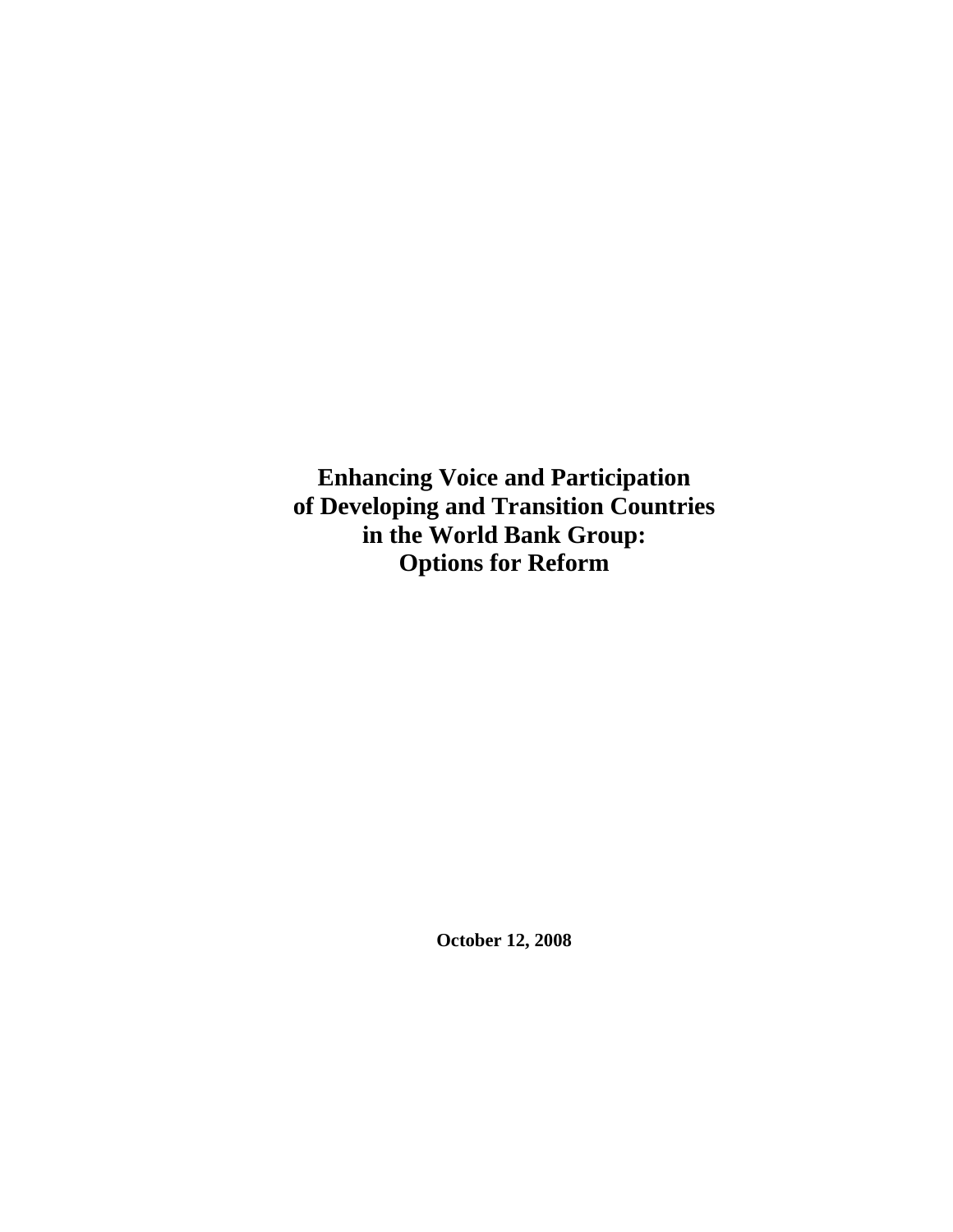## **CONTENTS**

| I.   |                                                                           | $\mathbf{1}$   |
|------|---------------------------------------------------------------------------|----------------|
| II.  |                                                                           | $\overline{2}$ |
| III. |                                                                           | 5              |
|      |                                                                           | 6              |
|      |                                                                           | 6              |
|      |                                                                           | $\,8\,$        |
|      |                                                                           | 8              |
|      |                                                                           | 9              |
|      |                                                                           | 10             |
|      |                                                                           | 10             |
|      |                                                                           | 11             |
|      |                                                                           | 13             |
|      |                                                                           | 13             |
|      |                                                                           | 14             |
|      | C. Changing Voting Majorities (IBRD and IDA)                              | 15             |
| IV.  | <b>Strengthening Board Representation and Effectiveness </b>              | 16             |
|      | A. Strengthening Board Representation for Sub-Saharan Africa              | 16             |
|      |                                                                           | 17             |
| V.   | Enhancing Voice and Participation in the Work of the World Bank Group  18 |                |
| VI.  |                                                                           |                |

# Tables

Annex: Work Program for IBRD Shareholding Review and Realignment…………... 23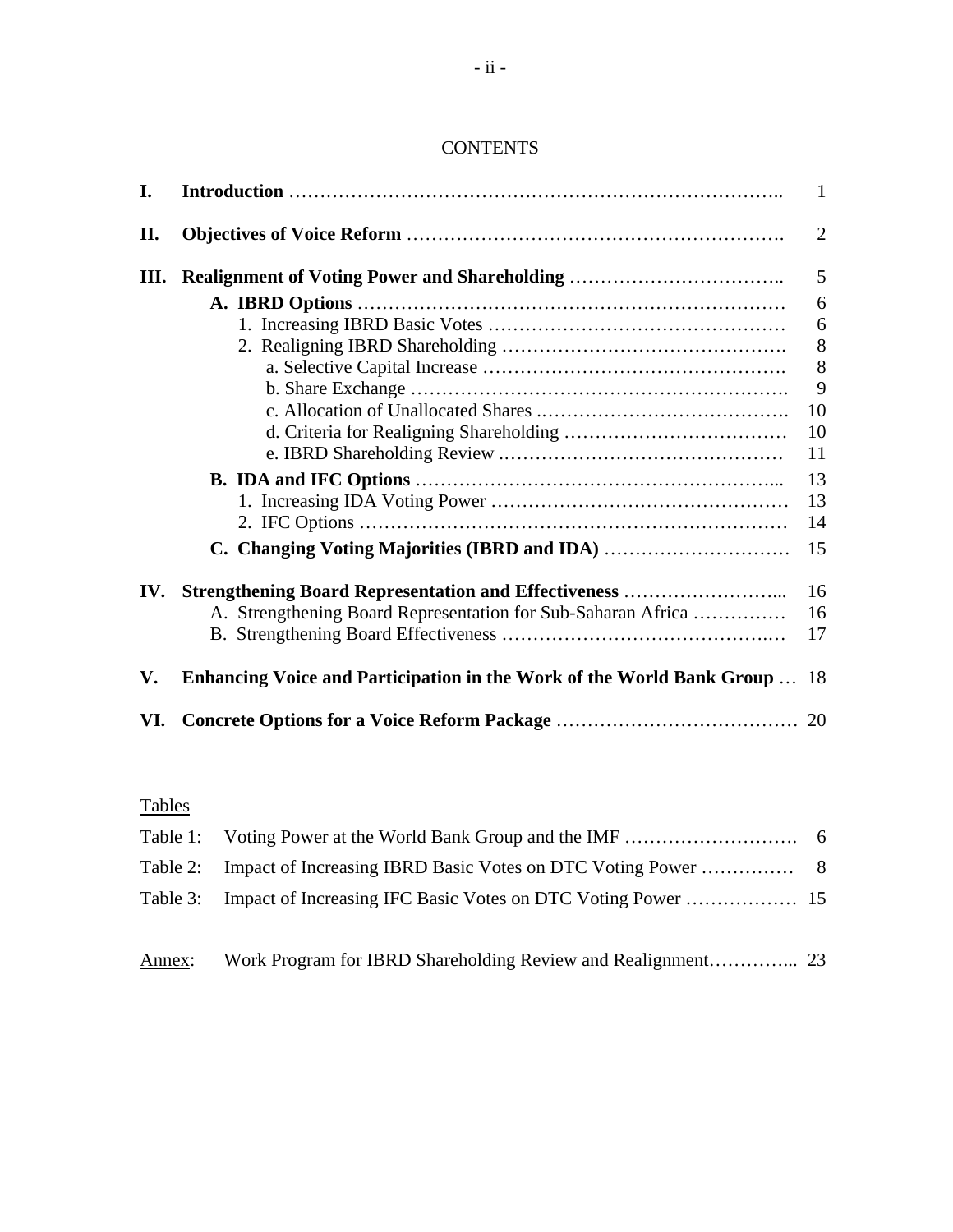## **Enhancing Voice and Participation of Developing and Transition Countries in the World Bank Group: Options for Reform**

#### **I. INTRODUCTION**

1. The 2002 Monterrey Consensus encouraged the World Bank and the International Monetary Fund ("the Fund") "to continue to enhance participation of all developing countries and countries with economies in transition (DTC) in their decision making and thereby to strengthen the international dialogue and the work of these institutions as they address the development needs and concerns of these countries".<sup>1</sup> Since Monterrey, the Bank has continued its progress on aspects of enhanced Voice and Participation for its DTC members. Initiatives to strengthen capacity for DTC participation in decisionmaking have included training of counterpart staff under the Voice Secondment Program, and expanding support for the largest, Sub-Saharan African Board constituencies with additional Senior Advisors and Advisors. Bank Group responsiveness to DTC views on development has been heightened through increased diversity and decentralization of staff and management, deepened country ownership and expanded communications and voice of local stakeholders.

2. Advances on structural elements of reform, however, have awaited the results from discussions on Quota and Voice Reform at the Fund. With agreement reached in Spring 2008 at the Fund, Bank discussions on structural Voice and Participation issues can now accelerate towards consensus on a package of specific reforms.

3. Reflecting this new context for enhancing Voice and Participation in the World Bank Group, the Development Committee (DC) in April 2008 "encouraged the Bank to advance work on all aspects of voice and participation, keeping in mind the distinct nature of the Bank's development mandate, and the importance of enhancing voice and participation for all developing and transition countries in the World Bank Group." The DC Communiqué seeks concrete options from the Bank's Board by the 2008 Annual Meetings, with a view to reaching consensus on a comprehensive package by the 2009 Spring Meeting. This paper responds to the request for concrete options from the Board.

4. The 2008 DC Communiqué also called for a process that is inclusive and consultative among Bank shareholders. In that light, the Bank's Executive Directors have exchanged views on all aspects of this topic at the May 12, June 11, July 16 and

 $\overline{a}$ 

<sup>1</sup> "A first priority is to find pragmatic and innovative ways to further enhance the effective participation of developing countries and countries with economies in transition in international dialogues and decision-making processes." Quoted from "Monterrey Consensus on Financing for Development", International Conference on Financing for Development, Monterrey, Mexico, March 18-22, 2002.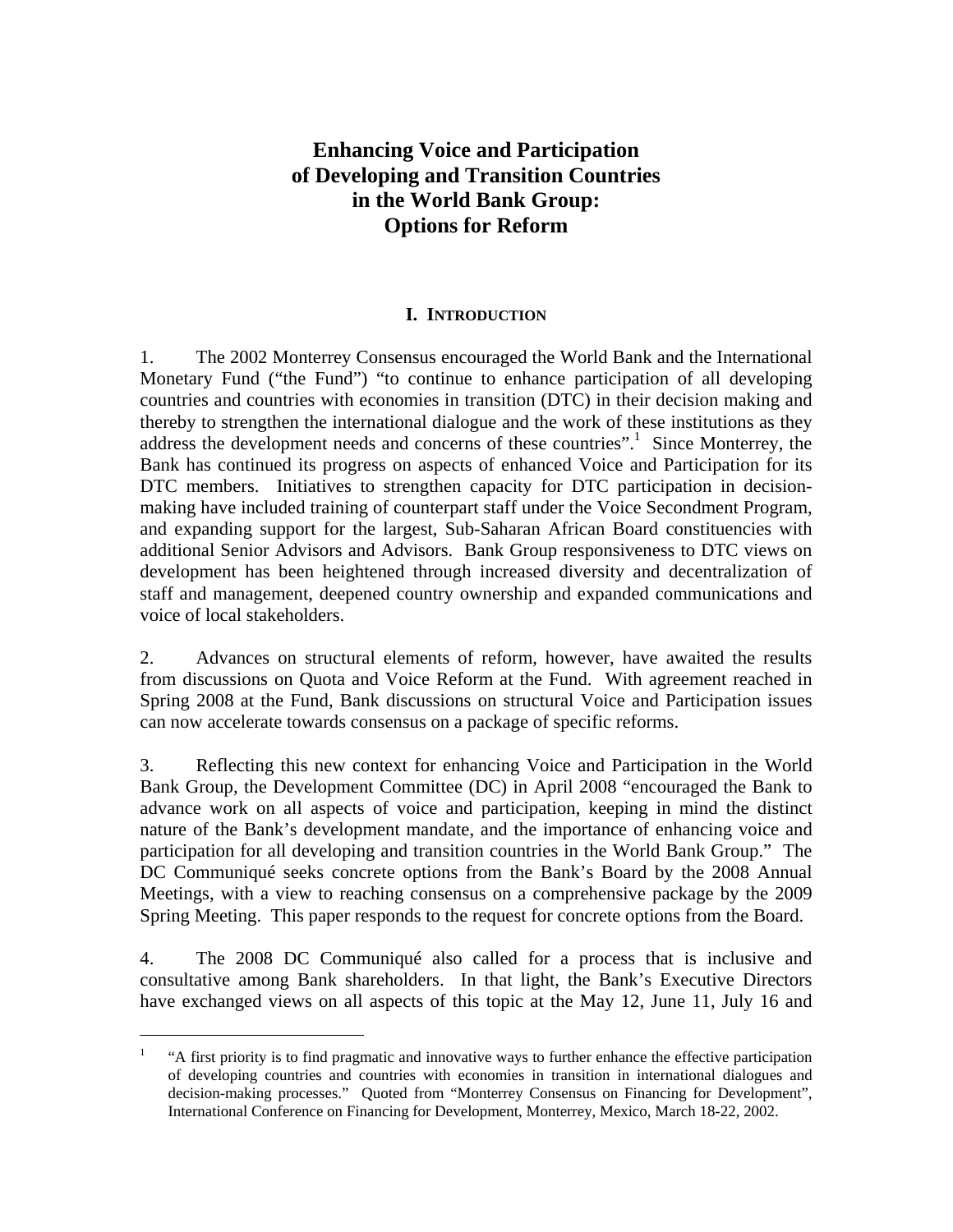September 3 meetings of the Board's Committee of Governance and Executive Directors' Administrative Matters (COGAM) and at the September 9 meeting of the Committee of the Whole (CoW). These discussions were facilitated by the background materials and papers prepared by Management, including the extensive tables and simulations made available electronically to the Executive Directors. The DC Deputies discussed Voice reform at the Bank Group at a special meeting on September 11 in Mexico City, and a revised draft DC paper was considered by the Executive Directors in a Committee of the Whole discussion on October 2.

5. This Options Paper describes a set of core objectives, guiding principles and principal dimensions (Section II), and outlines a range of available options for Voice reform at the Bank. These options are grouped into three areas: Voting Power and Shareholding, including IBRD options, IDA and IFC options and voting majorities (Section III); strengthening of Board representation and effectiveness (Section IV); and enhancing Voice and Representation in the work of the World Bank Group (Section V). Concrete options for a reform package are summarized in Section VI.

## **II. OBJECTIVES OF VOICE REFORM**

6. The ultimate goal of Voice reform is to increase the organization's responsiveness and ability to meet and support the needs of its shareholders. Concerns by Bank shareholders and other stakeholders about inequities in representation at the Board and in the voting power of shareholders challenge the appropriateness and fairness of the World Bank Group's most senior governance bodies. The Bank's legitimacy, credibility and accountability could suffer without tangible and timely progress on the Voice and Participation agenda. That progress becomes all the more relevant as the significant changes in the global political economy highlight the importance of modernizing the Bank Group's overall institutional governance arrangements.

7. Voice reform also has institutional benefits for the World Bank Group. Beyond its financial strength, the World Bank Group has a number of strategic assets at its disposal. These include its extensive global reach and country-based development platform, the depth and quality of its knowledge databases, and the professional expertise of its staff. Two other important strategic assets of the Bank Group are central to its effectiveness and legitimacy: (i) its brand name and associated convening power, including its ability to raise public attention on important development issues; and (ii) its role within the wider development community in helping to galvanize support for broad development initiatives. The Bank would be better placed to utilize its strategic assets in pursuit of its development mandate if its legitimacy, credibility and accountability were enhanced through appropriate representation.

8. Quota and Voice reform have also been on the Fund's agenda since Monterrey, reflecting similar concerns. Yet, the Bank and the Fund have distinctive if related mandates. The Bank Group provides financial and technical assistance to low-income countries and emerging economies to develop an environment for investment, jobs and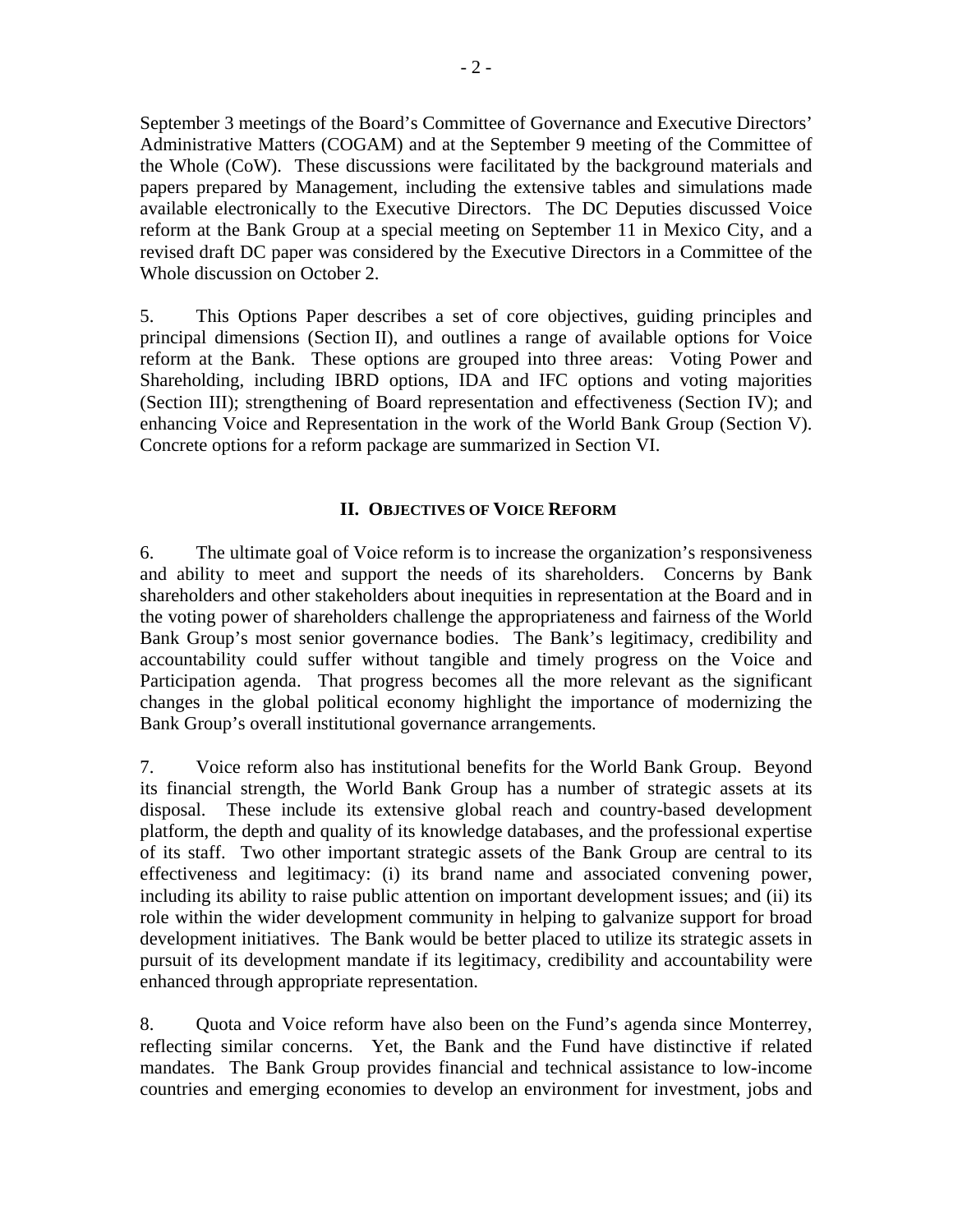sustainable growth that will help promote economic growth and reduce poverty. The Fund promotes international monetary cooperation, exchange stability, and orderly exchange arrangements; fosters economic growth and high levels of employment; and provides temporary financial assistance to countries to help ease balance of payments adjustment.

9. **Two core objectives** for enhancing Voice and Participation at the World Bank Group are particularly important:

- ¾ First, **to ensure equitable participation of all developing countries and countries with economies in transition in the Bank's governance**. This involves two goals of equal importance, namely:
	- o To continue to make progress in the overall adjustment of voting rights and shareholding in light of members' evolving economic weight in the global economy and responsibilities for the development mandate of the Bank; and
	- o To strengthen Voice and Participation for countries, whose weight in the global economy may be small, but for whom the Bank plays an important financing and advisory role.
- ¾ Second, **to enhance legitimacy, credibility and accountability in Bank Group operations**, which involves the following set of goals:
	- o To broaden representation of DTC nationals in the staff and at all levels of management in the World Bank Group;
	- o To deepen ownership of all members in the Bank Group's strategic agenda, projects and programs, including at the country level; and
	- o To strengthen the dialogue with stakeholders, particularly in DTCs, on the Bank Group's activities.

10. Making progress on these core objectives for Voice and Participation will enhance the Bank Group's overall development effectiveness. It will help reinforce the Bank Group's strategic assets, empower minority shareholders in the Bank, and strengthen the support and ownership of decisions taken by the Board. Especially in a development cooperative such as the Bank, consensus and compromise are needed to produce effective development responses to collective challenges.

11. A set of **Guiding Principles for Voice reform at the World Bank Group** is emerging from the discussions among Bank shareholders on Voice and Participation over time. The main guiding principles could embrace the following concepts:

• Greater Voice and Participation for the group of developing and transition countries is a fundamental principle of the reform for all shareholders. The aim is to make the Bank a more equitable, representative and transparent multilateral institution, further strengthening its legitimacy, credibility and accountability.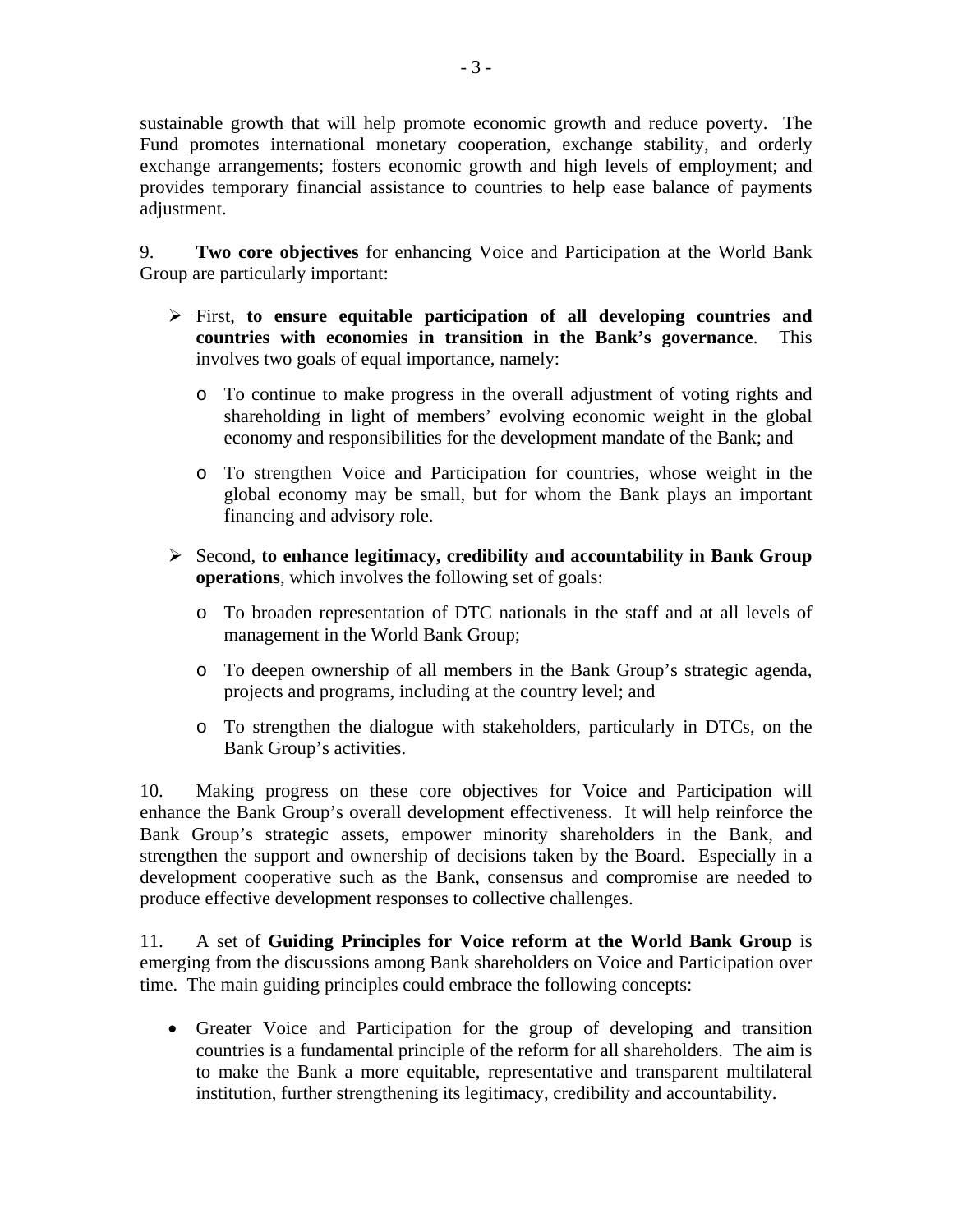- The Fund and the Bank have different missions. Voice reform in the Bank should reinforce the Bank's specific development mandate and role.
- The current quota and voice reforms at the Fund represent a significant step forward in the context of Fund governance. These reforms are relevant as the Bank structures its own Voice reforms.
- Voice reforms should enhance the relative voting power of DTC members. In protecting the voting power of smaller members, a decline in voting power of other DTC members should be avoided.
- Voice and Participation should be considered across the institutions of the World Bank Group.
- Voice reforms should reflect members' evolving economic weight in the global economy and also take into account members' contributions to the World Bank Group and overall ODA contributions to reflect the Bank's development mandate.
- Measures relating to Voice reform should enhance the effectiveness of the Bank's governance processes, with careful consideration of cost neutrality.
- An expansive view of Voice and Participation reforms should be taken to include and recognize the Bank Group's important achievements to date on staff diversity, decentralization, country ownership, strengthening dialogue with DTC stakeholders and Board effectiveness.
- The outcome of the discussions on Voice and Participation at the Bank should be an agreed package of reforms, containing various elements.
- The initiatives to strengthen Voice and Participation across the Bank Group are part of a continuing process that could be implemented in phases; the current goal is to establish a solid platform upon which future efforts can be built.
- An inclusive and transparent consultation process that involves all members is essential.
- Achieving timely outcomes is important. The goal has become achieving consensus on a comprehensive package of options at the time of the 2008 Annual Meetings, to be implemented over time.

12. In view of the objectives and guiding principles raised by shareholders and summarized here, **three dimensions of Voice reform at the Bank** emerge. These comprise the following:

¾ Voice as Voting Power and Shareholding. This involves **raising DTC voting**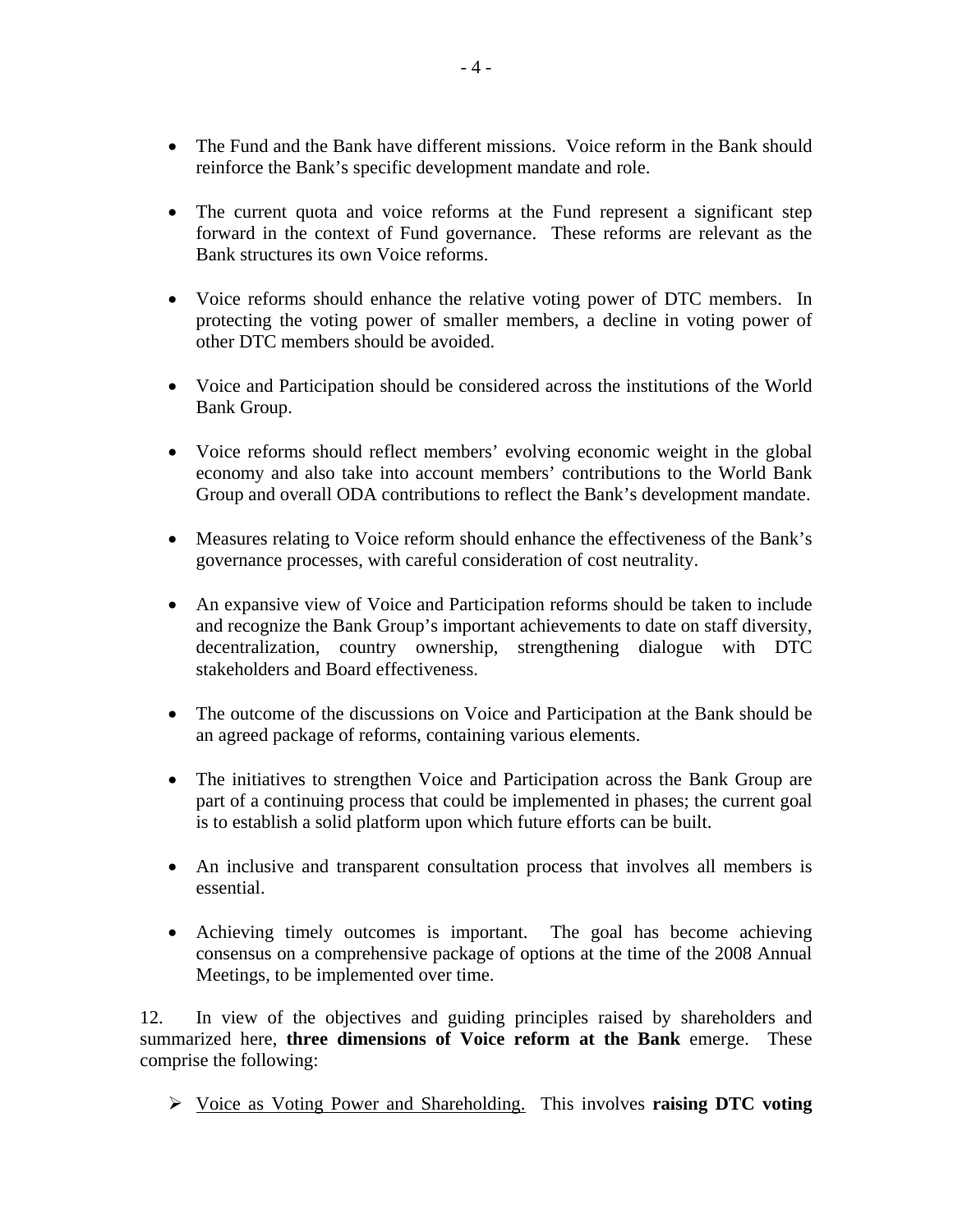**power and shareholding** in the World Bank Group.<sup>2</sup> While 'Voice' is most directly represented by members' voting rights, these rights are linked to members' shareholding through the different voting right systems that apply to each institution.

- ¾ Voice as Effective Representation at the Board. This involves **strengthening DTC representation at the Board**, possibly through composition of Board seats and constituencies, and other measures to enhance the Board's overall effectiveness.
- ¾ Voice as Responsiveness to DTC Views on Development. This involves **enhancing Voice and Participation in Bank Group work** such as through: increasing representation of DTC nationals among Bank staff; reviewing the selection process for the President; expanding field presence and decentralization of Bank staff; increasing access of stakeholders to information on Bank operations; and deepening focus on the country-based development model.

13. Designing and evaluating options to address these three dimensions of Voice reform for the World Bank Group requires the classification of member countries as "developed", "developing" or "in transition". There is no uniform classification for the Bank Group, and different classifications are used for different purposes and in different contexts. For purposes of voice reform discussions since the time of the Monterrey Consensus, IBRD and IFC members listed as middle or low-income countries in the Bank's World Development Indicators 2003 (WDI) have been counted as DTCs and members listed as high-income countries in the WDI have been counted as developed countries. By comparison, the Fund uses country classifications derived from its World Economic Outlook (WEO), classifying members into 'Advanced Economies' and 'Developing and Emerging Economies'. The Developing and Emerging Economies group is the comparable group for DTC members in the World Bank Group. For purposes of voting power, IDA Part II members are counted as DTC members, as are MIGA Category Two countries. There is a broad agreement that country classifications for purposes of Voice reform at the Bank could be reviewed further in the future.

## **III. REALIGNMENT OF VOTING POWER AND SHAREHOLDING**

14. **Current Voting Power in the World Bank Group**. As shown in Table 1, the aggregate, actual voting power of DTC members, using the WEO classification, currently stands at 42.6% at IBRD and 33.3% at IFC, 41.1% at IDA (Part II), and 50.0% at MIGA (Category Two). At the Fund, aggregate voting power of DTC members is projected to increase by 2.7%, from 39.4% before the Fund's voice reforms to 42.1% after

1

<sup>2</sup> The World Bank Group consists of five institutions: IBRD, IDA, IFC, MIGA and the International Centre for the Settlement of Investment Disputes (ICSID). ICSID is an autonomous international institution established under the Convention on the Settlement of Investment Disputes between States and Nationals of Other States. Each member state to the Convention is equally represented in the institution and there is no shareholding.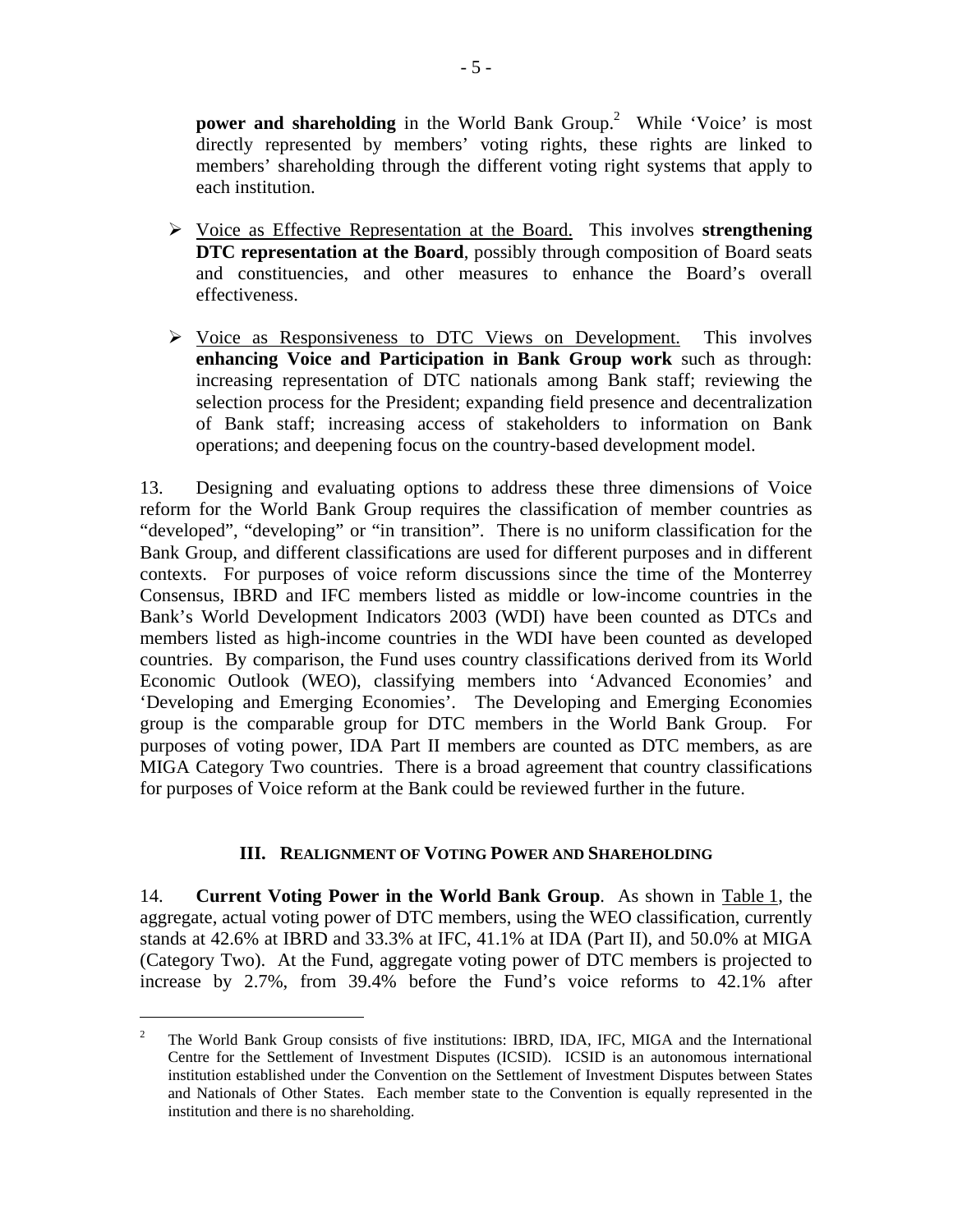implementation of these reforms.

|                            | <b>World Bank Group</b> (before reforms) | <b>IMF</b>         |                        |              |                    |                 |
|----------------------------|------------------------------------------|--------------------|------------------------|--------------|--------------------|-----------------|
| <b>Members</b>             | <b>IBRD</b>                              | <b>IFC</b>         | <b>IDA</b><br>(actual) | <b>MIGA</b>  | hefore<br>reform   | after<br>reform |
|                            |                                          | WEO classification | Part $I/II$            | Categ. $1/2$ | WEO classification |                 |
| <b>DTCs</b>                | 42.6%                                    | 33.3%              | 41.1%                  | 50.0%        | 39.4%              | 42.1%           |
| <b>Developed Countries</b> | 57.4%                                    | 66.7%              | 58.9%                  | 50.0%        | 60.6%              | 57.9%           |
|                            |                                          | WDI classification |                        |              |                    |                 |
| <b>DTCs</b>                | 40.0%                                    | 31.8%              |                        |              |                    |                 |
| <b>Developed Countries</b> | 60.0%                                    | 68.2%              |                        |              |                    |                 |

| <b>Table 1: Voting Power at the World Bank Group and the IMF</b> |  |  |  |  |  |
|------------------------------------------------------------------|--|--|--|--|--|
|                                                                  |  |  |  |  |  |

## **A. IBRD Options**

15. Voting power in IBRD is made up of Basic Votes and Share Votes (one vote for each share of stock held). Consequently, options to increase DTC members' voting power in IBRD relate to **increases in Basic Votes and a realignment of members' shareholdings**.

## **1. Increasing IBRD Basic Votes**

16. Basic Votes were introduced at the founding of the Bank and the Fund to maintain relative voting power for smaller members. The number of Basic Votes at IBRD has been fixed since 1944 at 250 per member in the Bank's Articles of Agreement. In 1979, each member was also allowed to subscribe to an additional 250 shares of IBRD stock (Membership Shares), simulating the effect of an increase in Basic Votes. (Membership Shares required no paid-in capital, but each subscribing member took on a contingent callable capital liability of roughly US\$30 million.)

17. At present, Basic Votes represent 2.86% of total IBRD voting power, down from 10.78% at the time of the Bank's founding in 1944. Currently, 2.58% of IBRD Share Votes derive from the Membership Shares (almost all members subscribed to these Membership Shares). At the Fund, prior to the current reforms, the 250 Basic Votes per member represented 1.96% of total votes. Under the current Fund reforms, Basic Votes will be fixed as a percentage of total votes, not as a specified number. The percentage of IMF Basic Votes will be 5.502%, which is the percentage that 750 Basic Votes (a tripling) would reflect in total IMF Votes.

18. An increase in Basic Votes for all members at the Bank would strengthen the relative voting power of members with a smaller shareholding, many of which are part of the DTC group. Basic Votes are available to members at no cost, and increasing the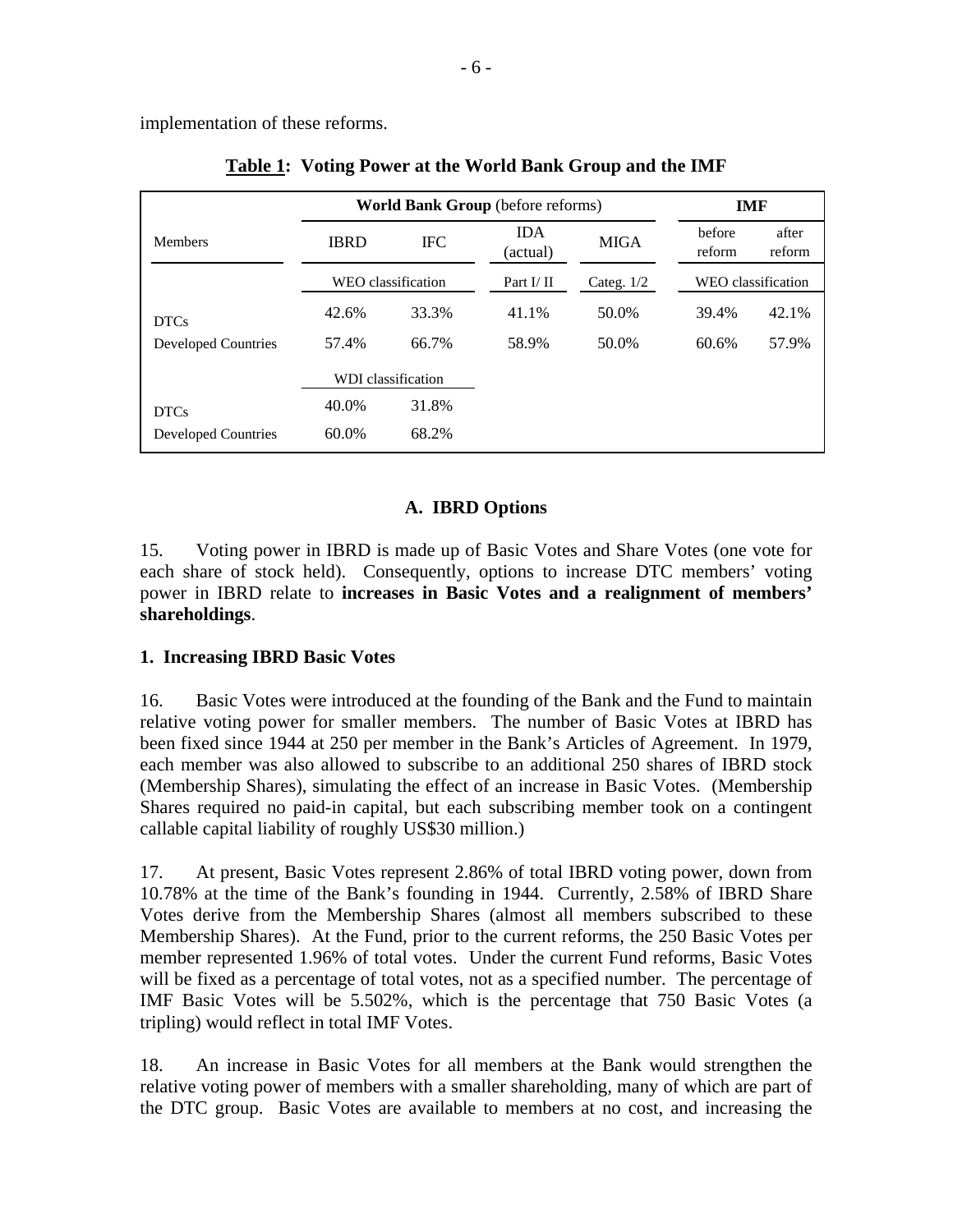number of Basic Votes would have no impact on IBRD's capitalization. An amendment to the Bank's Articles<sup>3</sup> for a one-time increase in the number of Basic Votes would mean that the proportion of Basic Votes to total votes may fall again with any future increases in IBRD capital. An amendment to the Articles that sets Basic Votes at a percentage of total votes would prevent future reductions in the proportion of voting power that Basic Votes represent.

19. **There is a consensus at the Bank that the level of Basic Votes should be increased and that the increase should take the form of specifying Basic Votes as a percentage of total votes, as in the Fund.** Several specific scenarios regarding the level of Basic Votes could be considered.

- (a) **"Doubling" (5.55% of total votes):** Doubling Basic Votes to 500 per member would result in a percentage of 5.55% of total votes, based on the current number of Share Votes. This would be 0.05% higher than the percentage level agreed in the Fund's quota and voice reform package.
- (b) **"Tripling" (8.10% of total votes):** Tripling Basic Votes to 750 per member would result in a percentage of 8.10%, based on the current number of Share Votes.
- (c) **"Original Level" (10.78% of total votes)**: Re-setting Basic Votes at the same proportion as agreed in 1944 would result in a percentage of 10.78%.

Table 2 summarizes these scenarios and their impact on DTC voting power at IBRD.

20. Increasing Basic Votes would raise the voting power of the smaller members of IBRD, i.e., those holding a small share of IBRD capital, most of which are members of the DTC group. As a result, some of the larger members would see a reduction in their individual voting power; a number of these shareholders are also members of the DTC group. Such dilution of voting power could be offset through subscription to unallocated shares, to the extent these are available, as mentioned in paragraph 30.

<sup>&</sup>lt;sup>2</sup><br>3 Amendment of the Bank's Articles is a three-step process, where approval by the Board and Board of Governors must be followed by acceptance by three-fifths of the members holding 85% of the total voting power.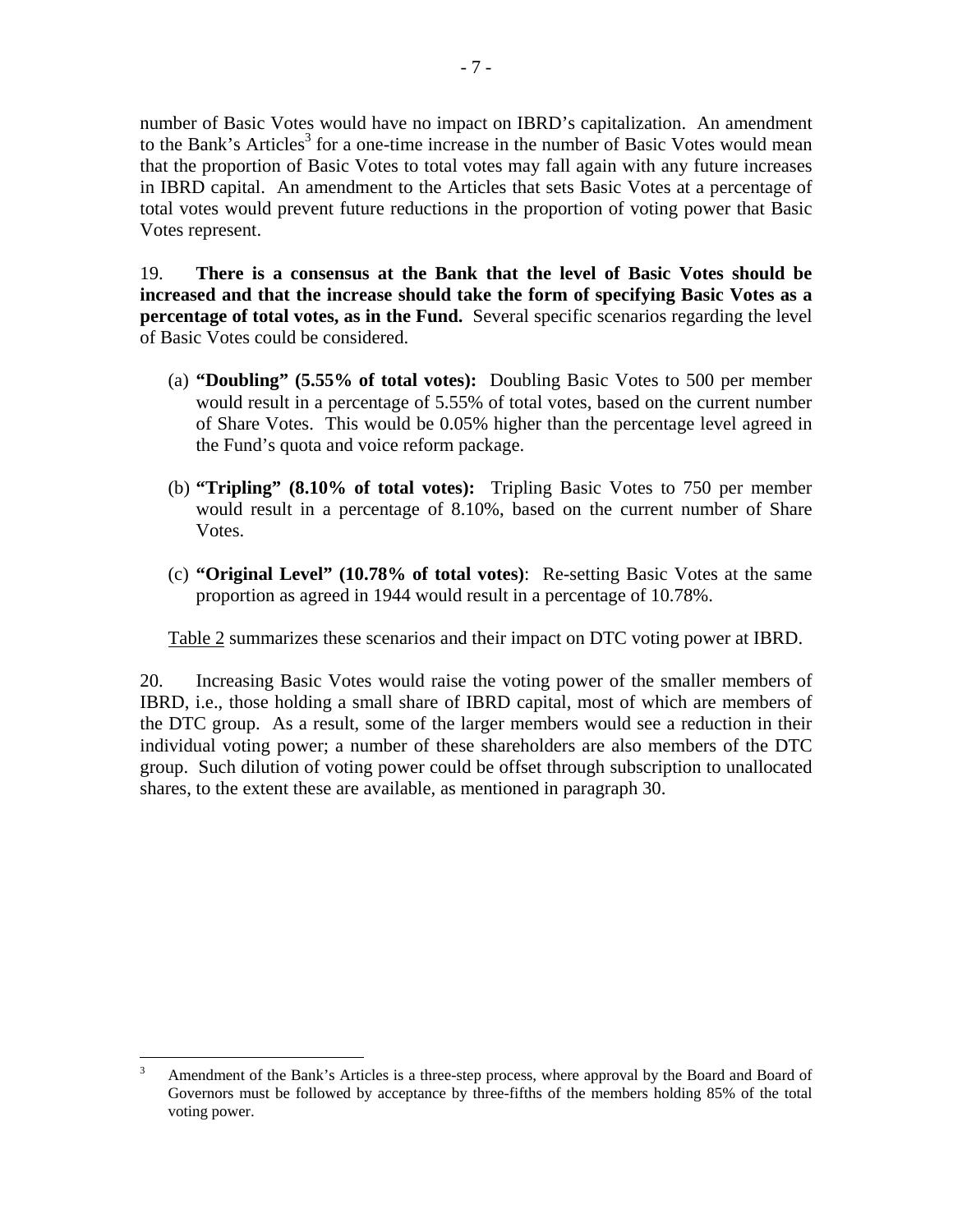|                                      | Setting Basic Votes as % of Total Votes |                          |                         |                                      |
|--------------------------------------|-----------------------------------------|--------------------------|-------------------------|--------------------------------------|
|                                      | <b>Current</b><br><b>Status</b>         | $5.55\%$<br>("doubling") | 8.10%<br>(''tripling'') | $10.78\%$ -<br><b>Original Level</b> |
| Number of Basic Votes per member     | 250                                     | 500                      | 750                     | 1028                                 |
| DTC Voting Power - WEO               | 42.6%                                   | 43.8%                    | 44.9%                   | 46.1%                                |
| With allocation of shares (para. 30) |                                         | 44.0%                    |                         |                                      |
| DTC Voting Power - WDI               | 40.0%                                   | 41.2%                    | 42.3%                   | 43.4%                                |
| With allocation of shares (para. 30) |                                         | 41.4%                    |                         |                                      |

**Table 2: Impact of Increasing IBRD Basic Votes on DTC Voting Power** 

## **2. Realigning IBRD Shareholding**

21. Beyond an increase in Basic Votes, **voting power for DTC members could be raised through adjustments to their underlying subscriptions to the Bank's capital stock**, in the context of an overall realignment of IBRD shareholding. The reform package agreed at the Fund aimed at enhanced representation of dynamic countries whose weight in the global economy has increased, through a new quota formula (that realigns members' calculated quotas) and a second round of *ad hoc* quota increases (that realigns members' actual quotas). (A first round of *ad hoc* quota increases in 2006 was approved for four dynamic economies that were most clearly underrepresented.) In the Bank context, it is important to consider that IBRD is adequately capitalized so that strengthening its financial position may not be an objective in a realignment of shareholding.

22. Three mechanisms for realigning IBRD shareholding are described below: selective capital increase; share exchange; and allocation of unallocated shares. In a package of Voice reforms, these options could be combined.

#### **a. Selective Capital Increase**

23. The Bank has had two types of capital stock increases in the past: (a) a general capital increase (GCI); and (b) a special or selective capital increase (SCI). Increases in authorized capital stock require a decision by a 75% majority of the Bank's Board of Governors, with each member also having a pre-emptive right to subscribe to a proportionate share of the increase.

24. A GCI is the traditional mechanism to augment the Bank's capital when necessary to strengthen its financial position, enhance its borrowing capacity and ensure funding of its growing lending and future operations. In a GCI, shares are allocated *pro rata* among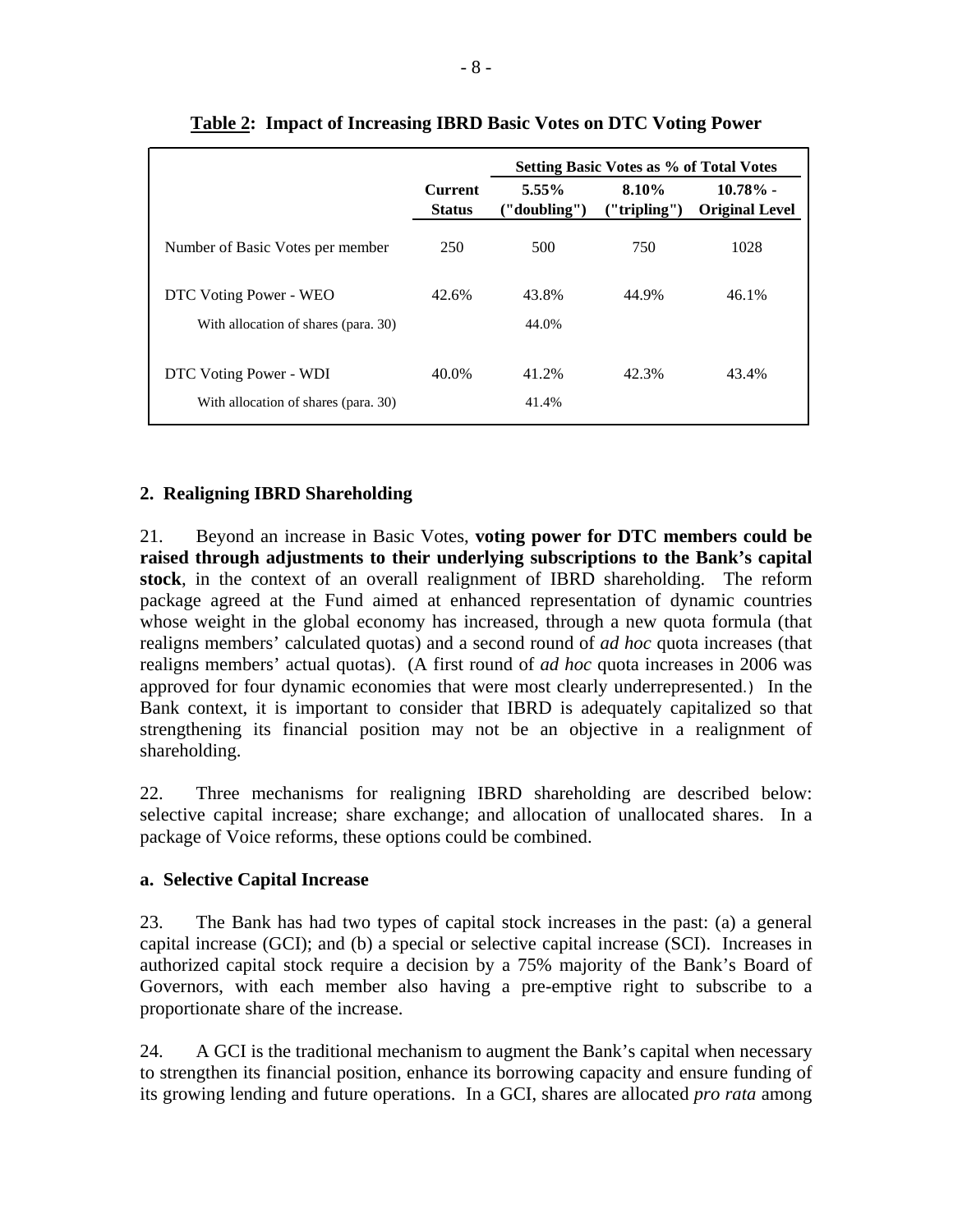all members. The Bank has had three GCI's over the past 60 years. No need for a GCI has been identified at this time, nor is there likely to be such a need in the near future.

25. An SCI has been used by the Bank to realign members' shareholdings in the past. This is the simplest option to realign members' shareholdings as the procedures for an SCI are well-known and relatively straightforward. In an SCI, shares are allocated only to specified members, not on a *pro rata* basis. An increase in the total number of shares (and Share Votes) would lead to a proportional dilution of voting power for all members not participating in the SCI. Agreement of some members not to exercise their preemptive rights allows other members to increase their relative share of the Bank's capital, and some SCIs have been conditioned by the Governors on such an agreement.

26. An up-front and small SCI, limited in size and scope, could be one option to realign shareholding at IBRD. Another option could be to first undertake the proposed review of IBRD shareholding (sub-section e below), developing proposals that address DTC voice in the context of an overall SCI and realignment. In either case, since IBRD is currently considered adequately capitalized, an SCI at this juncture could be made entirely callable, requiring payment by members to IBRD only in the event of a future call by the Bank.

#### **b. Share Exchange**

27. A Share Exchange would be another mechanism to create new shares for subscription and realignment, as an alternative to or in parallel with an SCI. Under a Share Exchange, willing developed members would release some of their IBRD shares, for allocation to other members that are considered to be under-represented and are interested in increasing their shareholding in IBRD. A Share Exchange would require that some members agree to reduce their percentage of IBRD shareholding by voluntarily transferring shares to the Bank. With the agreement of such members to create an adequate pool of transferred shares, the Bank's Board of Governors would reallocate these transferred shares (along with available unallocated shares) to under-represented members. To illustrate, for each 1,000 shares transferred to the pool, the contributing member's voting power would be reduced by 0.06%; in the aggregate, reallocating a pool of 15,000 shares to DTC members would increase DTC voting power by 0.93%.

28. For purposes of the Share Exchange, only shares that were issued for subscription on a fully callable basis (without any paid-in portion) would be eligible for transfer and for subscription so as to avoid potential accounting and financial reporting issues. In a Share Exchange, the total number of subscribed IBRD shares would remain largely unchanged (except to the extent that unallocated shares are also allocated at the same time). Dilution of the voting power of those members that are not participating in a Share Exchange would therefore be minimized. Pre-emptive rights do not apply in a Share Exchange as there is no capital increase.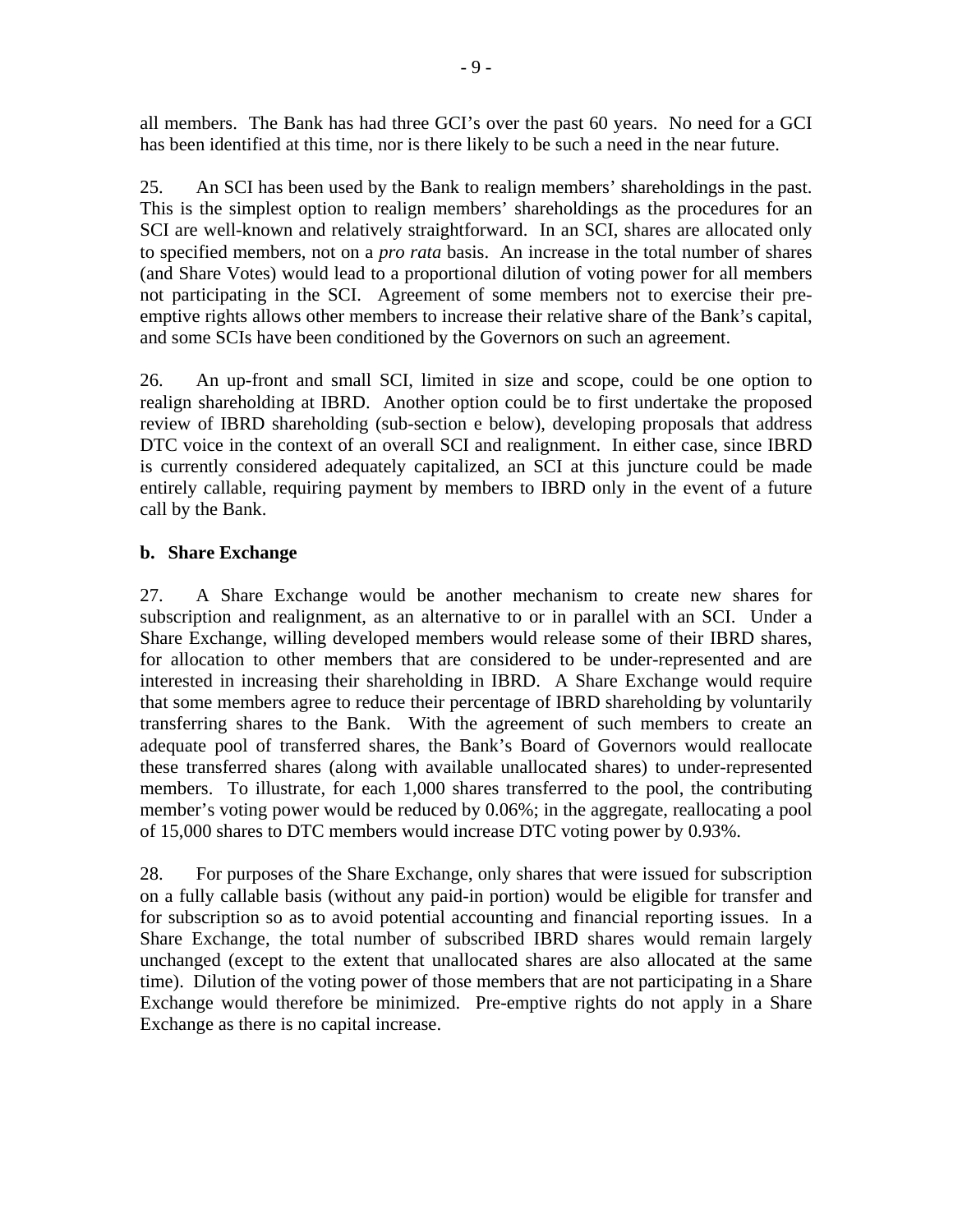#### **c. Allocation of Unallocated Shares**

29. At present, IBRD has 8,375 unallocated shares, about 0.5% of IBRD's total authorized shares (1.58 million). The Board of Governors normally allocates these shares for initial subscriptions by new members; these shares could also be allocated by the Board of Governors to realign current members' shareholdings. About 1,100 shares are likely to be required for pending membership applications. The remaining 7,275 shares could be used for realignment, as a freestanding allocation or in combination with an SCI or Share Exchange.

30. One option in Voice reforms could be to use unallocated shares, on an exceptional basis, to address the decline in voting power of larger DTC members resulting from an increase in Basic Votes (paragraph 20). The effect of this initial realignment of shareholding would be considered in any future review and realignment of shareholding (sub-section e below). For example, with a doubling of Basic Votes, fourteen to sixteen DTC members would need to subscribe to a total of 6,800 to 7,100 shares to maintain their current IBRD voting power. $<sup>4</sup>$  The combined effect of that</sup> increase in Basic Votes and the subscription of DTC members to these shares would be to increase aggregate DTC voting power in IBRD to 44.0% under the WEO classification. To maintain comparability with the increase in Basic Votes (that has no financial cost), subscriptions to these shares would, on an exceptional basis and not as a precedent, be made fully callable (without paid-in capital but with full contingent liability for them). Participating DTC members would be required to be current on their IDA subscriptions. Remaining unallocated and available shares could be made available for subscription by members representing special cases, such as countries recognized as highly generous donors to IDA's replenishments.

## **d. Criteria for Realigning Shareholding**

31. To realign shareholding, members would need to come to a consensus on the appropriate criteria for allocation of shares to members.

32. The basic principle that has underpinned members' relative shareholdings in IBRD is their relative positions in the world economy. This principle has also served as a proxy for the ability and willingness to take up capital shares and thus to provide the institution with the necessary capital base for its operations. Historically, this basic principle has been implemented largely through a parallelism with, and reference to IMF quotas, and no Bank specific standard has been established. IMF quotas have been the basis for initial Bank shareholdings and share increases, as Bank shareholding has responded to IMF quota changes. Nevertheless, there are differences in function: IMF quotas determine the level of funding that could be available to members from the

 $\frac{1}{4}$  Fourteen countries would be allocated 6,800 unallocated IBRD shares to mitigate the reduction of voting power resulting from a doubling of Basic Votes to 500 per member, using the WDI classification; using the WEO classification, sixteen countries would be allocated 7,100 shares. Subscription by members to these shares, would, however, increase IBRD's total subscribed capital with a subsequent *de minimis* dilution of voting power for some DTC members.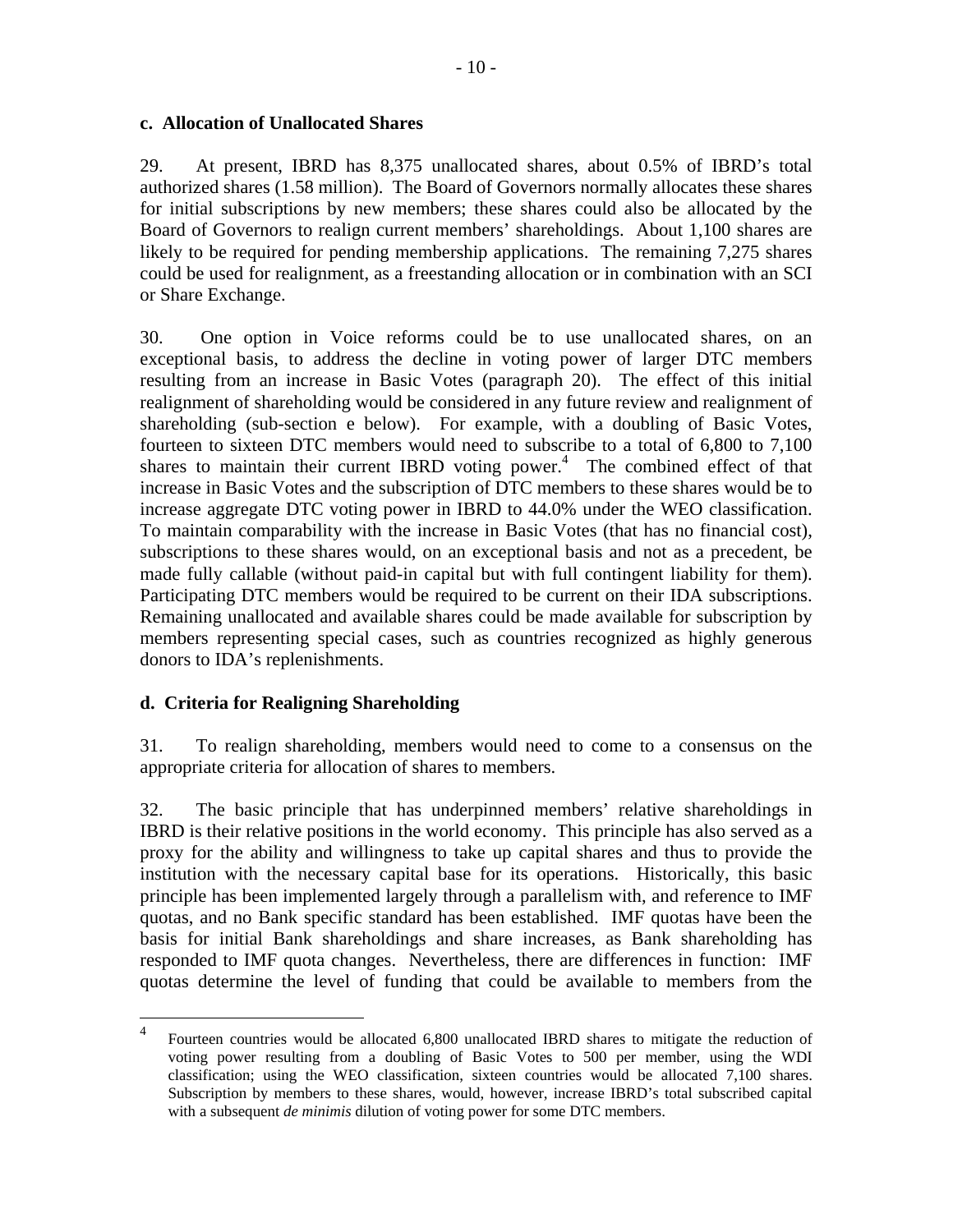institution, whereas a member's holding of Bank capital stock has no impact on the level of funding from the World Bank Group.

33. The parallel IBRD share increases that kept IBRD and IMF shareholding in rough alignment through 1984 were calculated with reference to proposed and actual quota at the IMF. Since then, looking as well at the Bank's need for new capital, the Bank has been more selective in responding to IMF quota changes with IBRD share increases. As a result, a gap has developed between members' relative position as reflected by the IMF quota formula, and actual Bank shareholding. Different ratios have been discussed to reflect the relevance of that gap.<sup>5</sup> In the context of the current discussion on Voice and Participation, two alternatives have been brought out for using IMF quotas as a basis for realigning shareholding at IBRD: actual IMF quota shares (i.e., post second-round adjustments), or calculated IMF quota shares.

34. In several selective capital increases in the past, shareholders' decisions on IBRD shareholding have also explicitly but selectively taken into account support for the Bank Group, specifically IDA contributions and trust funds. In the 1979 special share allocations for Japan and France, the objective was to make Japan's share allocation in IBRD comparable with its IDA burden share and to recognize France' role as a major source of official development assistance among OECD countries. In 1987, special share allocations were provided to Japan, Italy, Canada, the Netherlands and Korea to better reflect their economic positions and their support to the World Bank Group in various forms, including co-financing and access to their capital markets and contributions to development assistance. In 1996, shareholders again provided a special capital increase to Japan to recognize its large and sustained efforts in IDA. In the 1998 SCI, Brazil, Denmark, Korea, Spain, and Turkey received special capital increases in IBRD with an agreement that these members provide additional contributions to IDA and would maintain the higher share levels in future IDA replenishments.

## **e. IBRD Shareholding Review**

 $\overline{a}$ 

35. Shareholding in the Bank has not been reviewed since 1998, pointing to the need for a new review by members. The past decade has seen dynamic changes in the world economy and in measures of members' economies, including IMF quota shares and income measures (with new poverty figures), as well as ever larger IDA replenishments with significantly increased contributions from donors. The Bank's uses and needs for capital have also been changing in light of the Bank's evolving role as a global institution.

36. The Bank's Board could undertake a review of how these and other relevant changes could be reflected in IBRD shareholding of the membership as a whole. The

<sup>5</sup> In the 1998 SCI, a member was considered under-represented–and eligible to participate, subject to other criteria–if its IBRD shareholding was at least 15% below its IMF Calculated Quotas or GNP (i.e., a member whose IBRD shareholding represented 85% or less of its IMF Calculated Quota share or GNP share would be eligible for an increase in shares up to the 85% threshold). Other thresholds considered included 20% and 30%.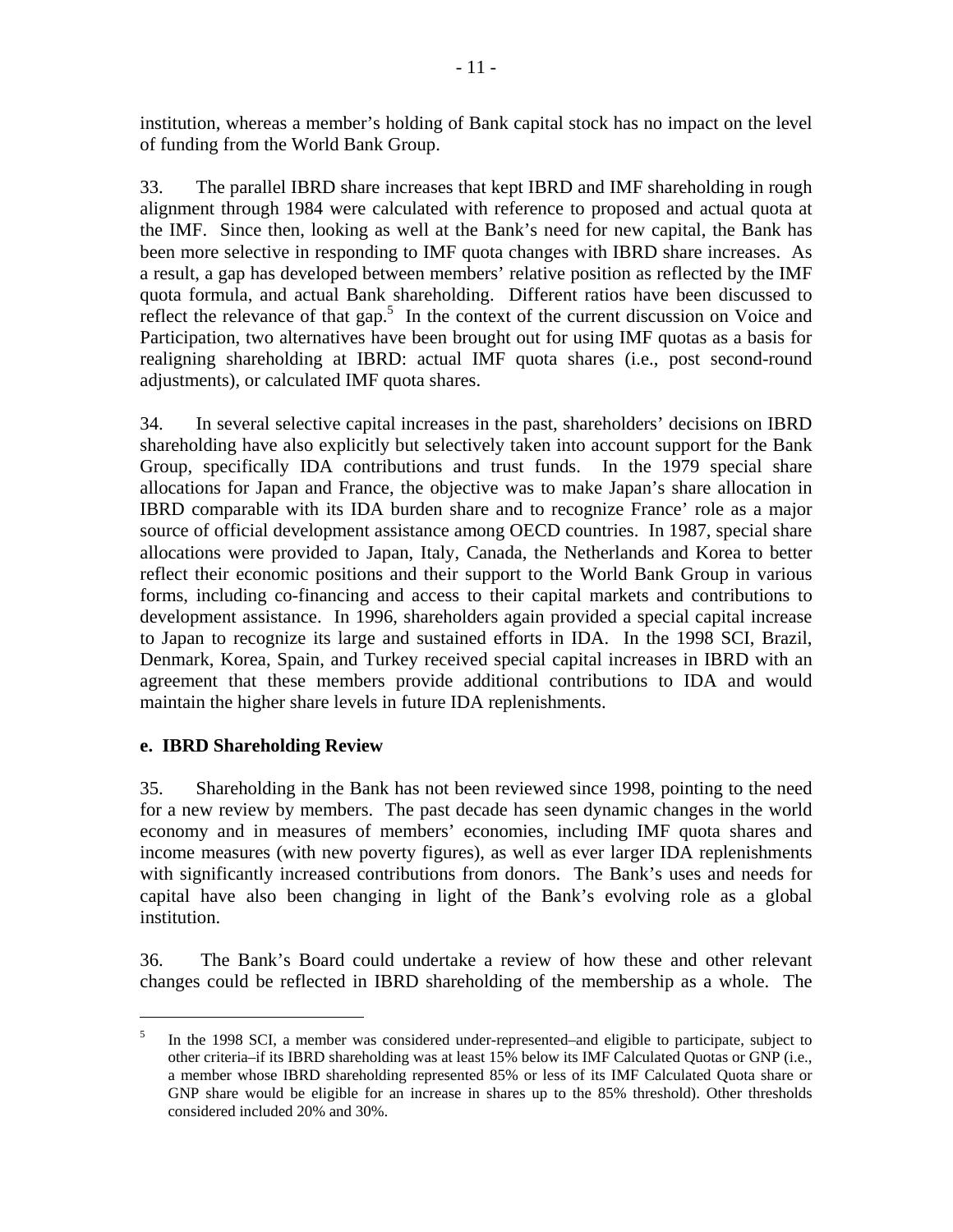review could consider potential realignment for all members, developed and developing, and would provide an opportunity to address further the shareholding and voting power dimensions of Voice reform for DTC members. While maintaining the principles of relative weight in the world economy, complemented by recognition of members' contributions to the Bank Group mandate, the Board could also examine the potential for additional shareholding criteria specific to the Bank, recognizing the distinctive mandates and functions of the Bank and the IMF. Concepts that have been proposed as Bankspecific shareholding criteria for discussion include: reflecting various income measures such as GNI and GDP, at market exchange rates and based on purchasing power parity (PPP); promoting a more equitable partnership for development among members; institutionalizing the cooperative nature of the Bank, by weighing members' respective contributions to the funding and to the business of the Bank; ODA contributions; and taking into account members' levels of and need for IBRD borrowing. The review could also address the concept, advocated by some members, of moving over time towards equitable voting power between developed and developing members.

37. The IBRD shareholding review could clarify the principles, criteria and mechanisms for realignment, the likely magnitude of any realignment, and a process for regular reviews of IBRD shareholding in the future. Specifically, the work program for the shareholding review could include, in sequence:

- (i) reviewing the specific development mandate of the Bank vis-à-vis the Fund and the possible implications for a realignment of IBRD shareholding, and setting out the principles for shareholding at IBRD;
- (ii) developing various criteria and options for realignment of IBRD shareholding, considering relative weight in the world economy, members' contributions to the Bank Group mandate, and additional Bank-specific criteria suggested by shareholders (paragraph 36);
- (iii) analyzing the implications of how different options for realignment would apply for individual members; and
- (iv) structuring the available mechanisms (including the possibility of a future increase in the percentage of Basic Votes) to facilitate an adjustment of relative shareholding of members, also taking into consideration the Bank's uses and need for capital.

Many of these elements are closely related to overall developments in the multilateral arena and the global political economy, and the consequential implications for the Bank Group's overall institutional governance arrangements.

38. The above elements would constitute an intensive work program that would require frequent and close consultations with the Board, with regular progress reporting to COGAM. (A proposed Work Program is shown in the Annex to this paper.) The work program could lead to a subsequent significant realignment of IBRD shareholding for all members, and it could provide an important opportunity to further enhance the Voice of DTC members. There is recognition that some members are likely to be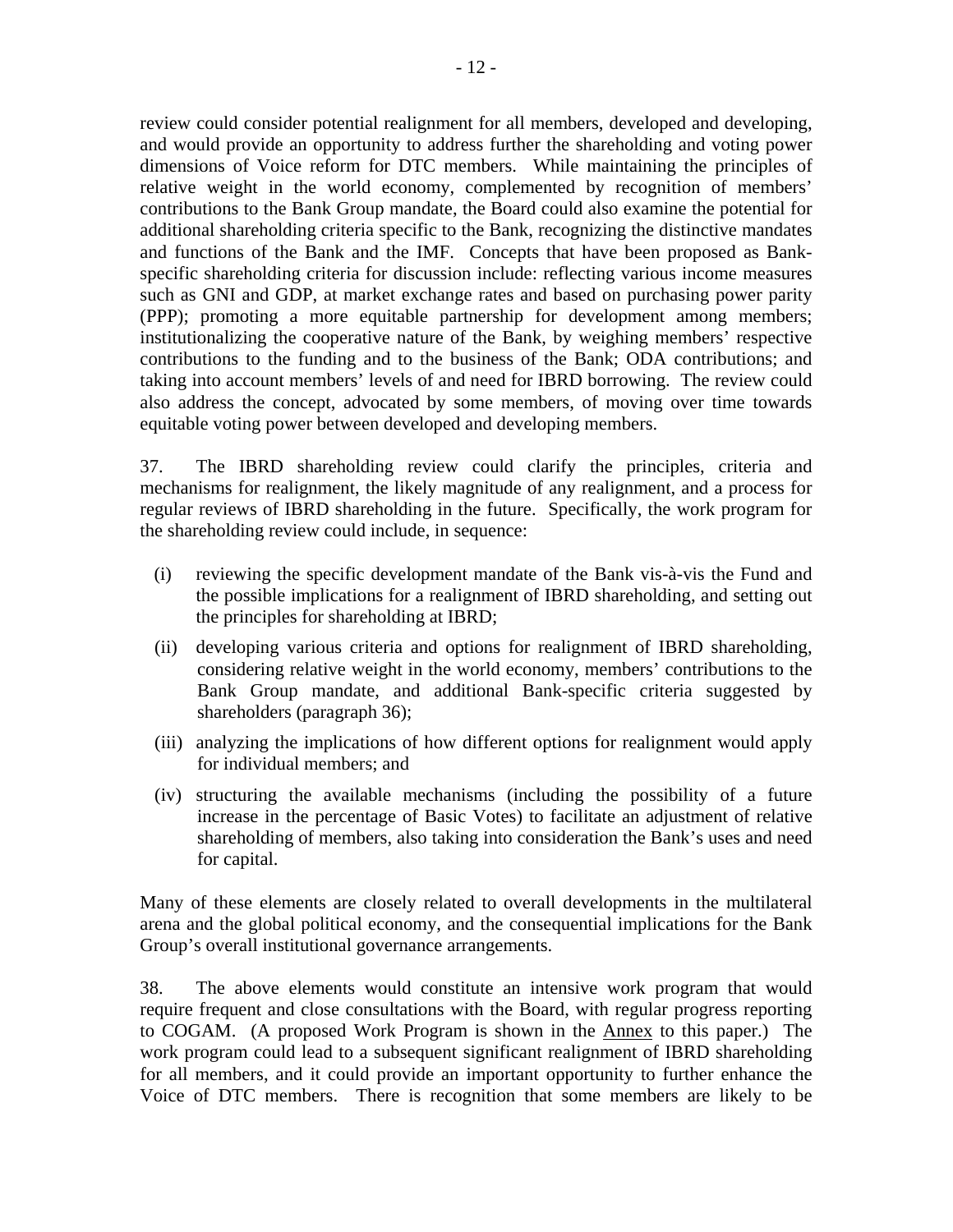categorized as being under-represented under any criteria for an eventual realignment of IBRD shareholding, reflecting their high degree of current under-representation. The shareholding review could address such extreme cases of under-representation, not handled through doubling of basic votes and initial realignment.

## **B. IDA and IFC Options**

## **1. Increasing IDA Voting Power**

39. IDA was created in 1960 with voting rights and a capital structure that is separate from IBRD. Voting power in IDA has two components: Membership Votes, which are allocated equally to all members, and Subscription Votes, which vary with the amount each member has subscribed. IDA's Articles also distinguish between two categories of original members: Part I members, which were mostly developed countries that contributed almost 95% of IDA's original resources, and Part II, members which were mostly developing countries.

40. Additional IDA votes are normally allocated in connection with new IDA replenishments when, most importantly, the aggregate voting share of Part II members as a group is maintained; small members are protected through allocation of additional membership votes; and, within the group of Part I countries, the shares of donors reflect their cumulative contributions to IDA. This voting rights system aims to protect the voting power of developing countries in IDA and avoid the problem IBRD faces in maintaining the relative weight of Basic Votes in total votes, while recognizing the relative efforts made by donor countries to support IDA's ongoing operations.

41. At present, however, there is a large discrepancy between the volume of IDA votes allocated ('potential' voting power) and the actual distribution of IDA voting rights, because not all Part II members have subscribed to the full amounts allocated to them over the course of IDA's successive replenishments. As of end-September 2008, Part II members as a group hold 41.1% of actual IDA voting power. Part II voting power could increase by 7.2 percentage points to 48.3% if all IDA members took up all allocated subscriptions. The aggregate subscription cost involved is equivalent to US\$18.9 million, affecting 99 Part II member countries, resulting in an average cost of less than US\$200,000 per country, covering replenishments dating back to IDA3. For IDA-only countries, the cost would be US\$7.2 million. Management's outreach and efforts are ongoing to encourage all Part II members to take up their already allocated IDA subscriptions.

42. **Raising Part II voting power in IDA by some 7 percentage points is feasible today** but relies on the willingness and ability of Part II members to take up their allocated IDA subscriptions. **Two options could be considered** in this respect, which could also be combined for maximum effectiveness:

¾ **Part II members would continue to be encouraged to take up and pay for**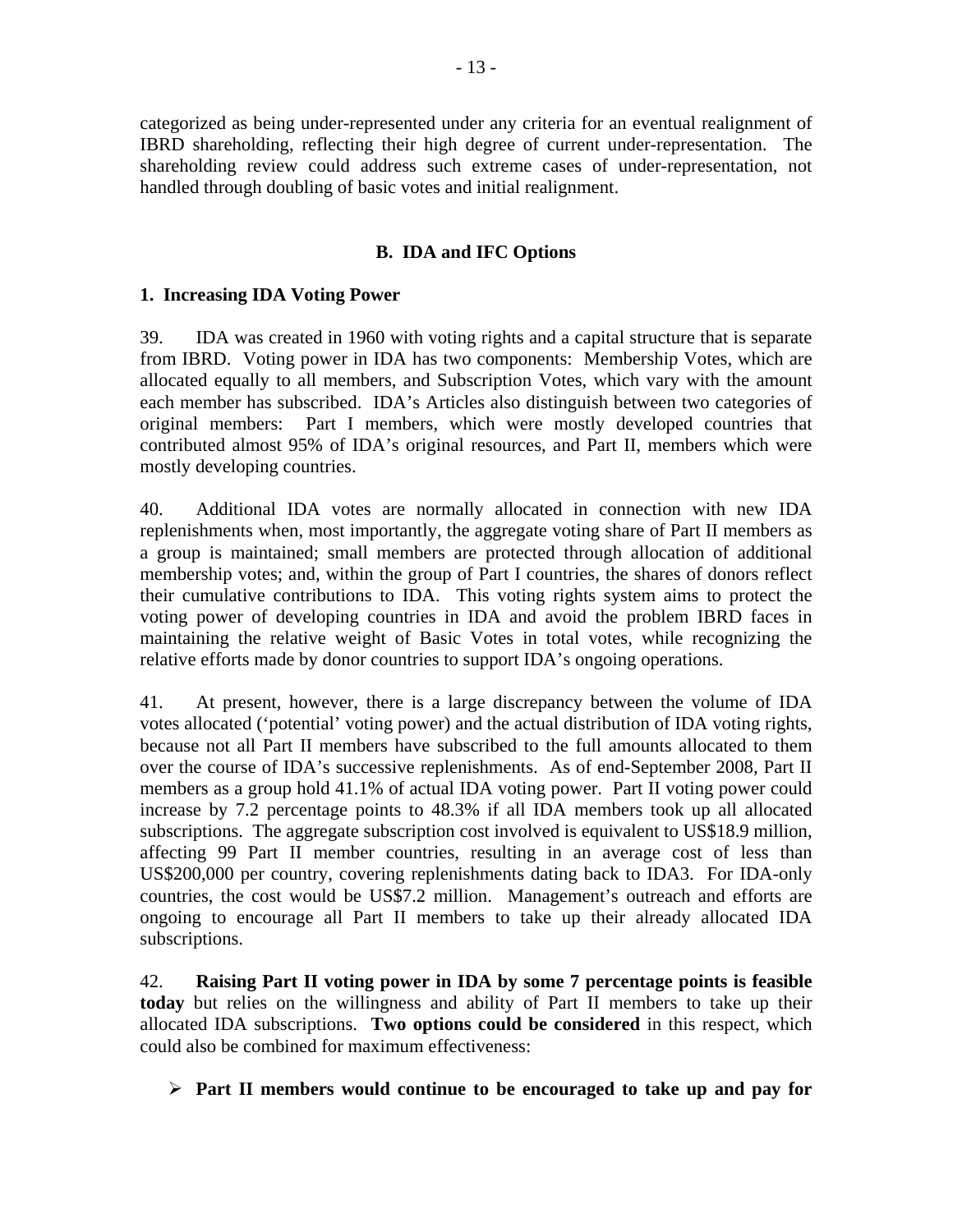**their allocated IDA subscriptions**. As mentioned above, this would increase Part II voting power by up to 7.2 percentage points.

¾ **Offering financial assistance to Part II members.** This could include possible donor financing, on an exceptional and voluntary basis, to provide support to Part II members with the lowest income level, such as IDA-only countries (US\$7.2 million). Equity considerations vis-à-vis members who have already subscribed from their own funds may need to be addressed, as well as ramifications for membership subscriptions in future IDA replenishments.

43. Factors underlying the gap in Part II country subscriptions to IDA that have been identified include both cost and administrative actions. Other factors identified are the respective roles played by the IDA Board and IDA Deputies' Meetings in setting policies in the context of IDA's replenishment rounds, including the participation of borrowers' representatives in replenishment discussions. A separately-selected IDA Board having different members and Board constituencies from IBRD, also mentioned, would require an amendment of IDA's Articles.

## **2. IFC Options**

44. The possibility of including IFC reforms has been introduced in the latest round of Voice reform discussions. Thus, the implications for IFC have not been vetted by shareholders as thoroughly and over time in the way that IBRD and IDA options have been. Nevertheless, an initial assessment suggests that there is scope for enhancing DTC Voice at IFC. Basic Votes are currently specified in IFC's Articles at 250 per member, but have also diverged from their original weight of total votes, as at IBRD. Setting IFC Basic Votes at a percentage of total votes would require an amendment of IFC's Articles, by its Board of Governors (three-fifths of Governors holding 85% of voting power). Table 3 summarizes scenarios for increasing IFC Basic Votes and their impact on DTC voting power. One option could be to proceed with an IFC amendment to increase IFC Basic Votes, in conjunction with an IBRD amendment to increase IBRD Basic Votes, postponing a possible realignment of IFC shareholding to a later stage. Another option could be for the IFC Board to review the full impact of Basic Votes increases on the IFC, its members and its finances, functions and operations and then develop appropriate proposals, including on Basic Votes.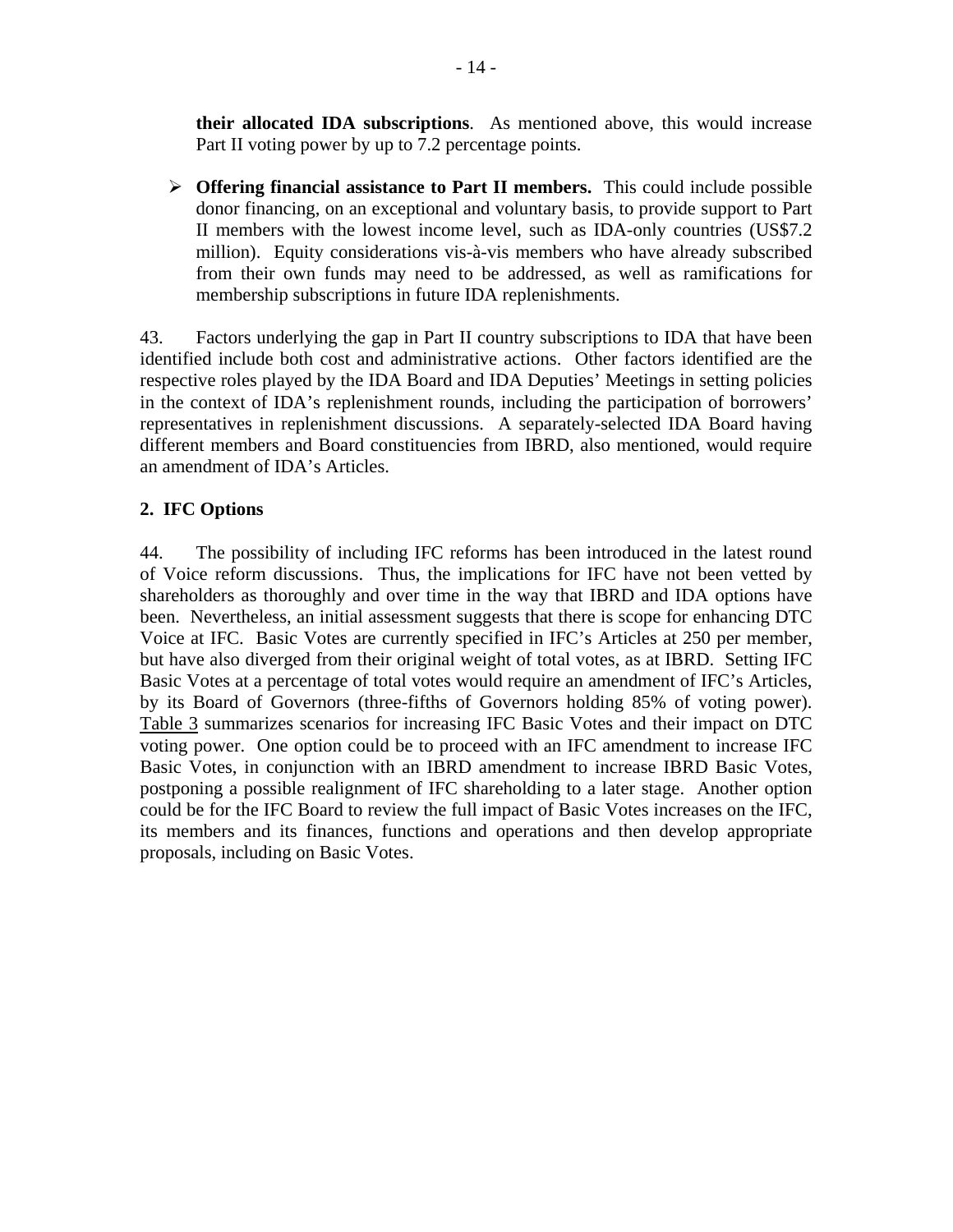|                                  |                                 | <b>Setting Basic Votes as % of Total Votes</b> |                        |                            |  |
|----------------------------------|---------------------------------|------------------------------------------------|------------------------|----------------------------|--|
|                                  | <b>Current</b><br><b>Status</b> | $3.65\%$<br>(doubling)                         | $5.37\%$<br>(tripling) | 12.28%<br>(Original level) |  |
| Number of Basic Votes per member | 250                             | 500                                            | 750                    | 1850                       |  |
| DTC Voting Power - WEO           | 33.3%                           | 34.2%                                          | 35.2%                  | 38.9%                      |  |
| DTC Voting Power - WDI           | 31.8%                           | 32.7%                                          | 33.6%                  | 37.1%                      |  |

#### **Table 3: Impact of Increasing IFC Basic Votes on DTC Voting Power**

## **C. Changing Voting Majorities (IBRD and IDA)**

45. The weight of DTC voting power in Bank decisions could also be increased by changing the required majorities for Bank decisions. Decisions at IBRD and IDA are generally made by simple majority vote, except when the Articles of Agreement require special majorities. There are few special majority requirements, particularly when compared with the Fund. Changing voting majorities would require amendment of the Articles of Agreement.

46. At IBRD and IDA, special majorities are already required for a number of decisions by the Board of Governors, such as capital increases (75% majority), increase in the number of Executive Directors (80% majority), and amendment to the Articles of Agreement (approval by three-fifths of members having 85% of voting power). IDA's main special majority requirement is for increases in subscriptions (two-thirds of voting power); IDA Articles' amendments require three-fifths of members having 80% of voting power.

47. Future voice reform could consider options to enhance the weight of currently available voting power of individual members. One option could be to **increase doublemajority requirements** so that more decisions at the Bank should be taken by the same percentage of members and of voting power. Another option could be **removing blockvoting by Board constituency** that is required under the Bank's Articles. Removing this requirement would permit each constituency member's votes to be cast separately, with the potential to increase the effective voice of each member.<sup>6</sup>

48. **Parity Between Developed and DTC Members.** Shareholding in the Bank has evolved in line with members' economic weight and contributions to the Bank Group over the Bank's history. That evolution has remained static since the last SCI in 1998, and has yet to reflect dynamic changes in members' positions over the past ten years. Many members have emphasized the objective to make the Bank a more equitable,

 $\overline{a}$ 

<sup>6</sup> However, it should be noted that block-voting has been an important element in support of the institutional role of the Bank's Executive Directors. Split voting is permitted at the Asian Development Bank and the European Bank for Reconstruction and Development.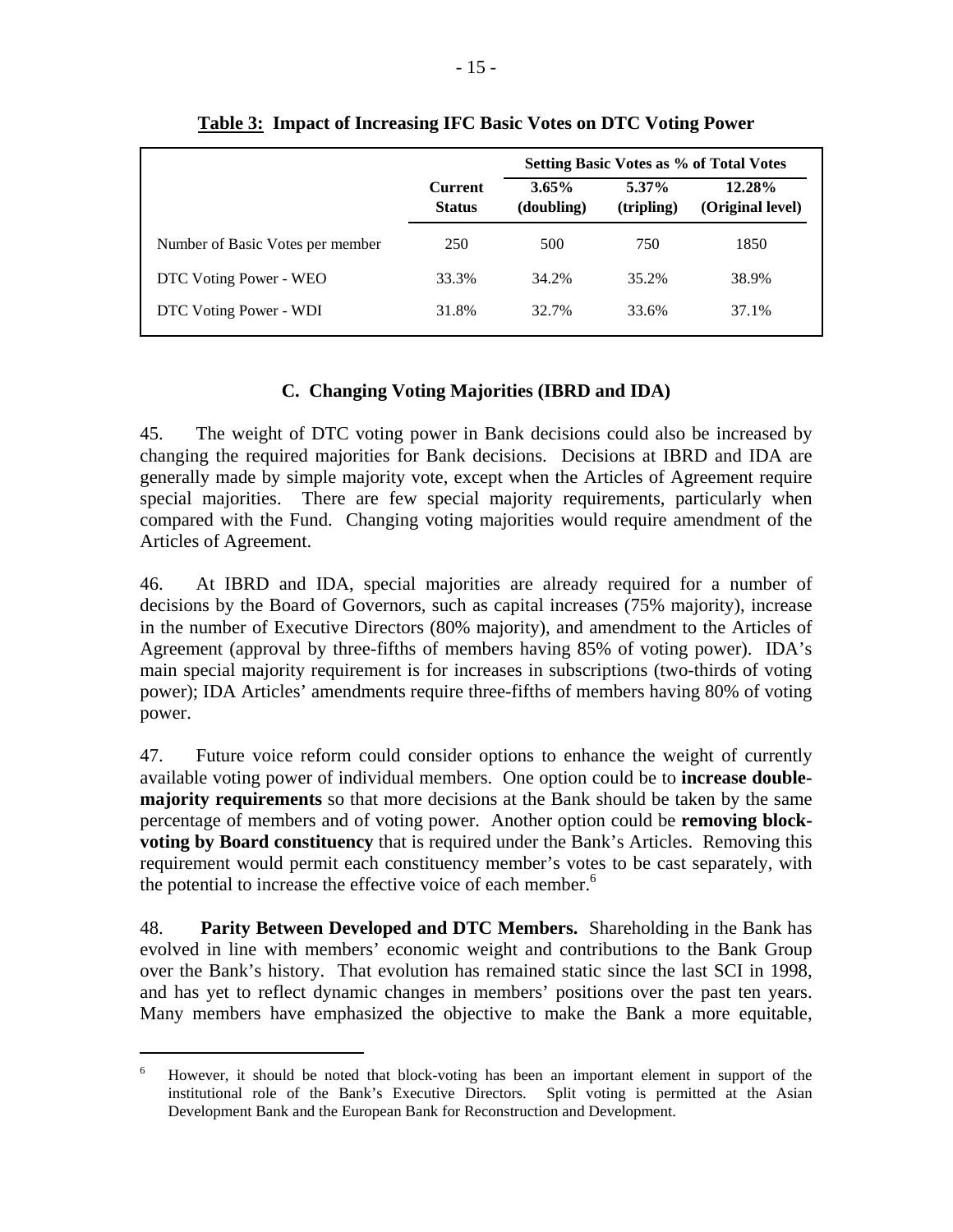representative and transparent multilateral institution, further strengthening its legitimacy, credibility and accountability. To that end, some members have proposed moving, over time, toward the concept of parity between developed and DTC members into Bank governance. This would represent a paradigm shift requiring extensive dialogue among shareholders. The concept of parity may relate to shareholding, with transfers or increases in shares as countries' economic positions change. The concept of parity may also relate to voting majorities, bearing in mind that this would separate the burdensharing element of IBRD shareholding (in the event of a call on the Bank's capital) from decision-making.

#### **IV. STRENGTHENING BOARD REPRESENTATION AND EFFECTIVENESS**

49. Voice and participation in the decision making of the Bank could also be enhanced through an expansion of DTC representation at the Board. This dimension of Voice has been mentioned in particular for members from Sub-Saharan Africa. Various options have been discussed, including an additional Executive Director representing Sub-Saharan Africa; strengthening Board efficiency and effectiveness; and an additional Alternate Executive Director for large constituencies. These options are discussed below.

50. While membership, shareholding and voting power structures differ among the institutions of the World Bank Group, IBRD Executive Directors serve *ex-officio* as Directors for IDA and IFC; MIGA has a separately elected Board. Since IBRD's inception, the number of Board seats has doubled from 12 in 1944 to 24 today. Most recently, two additional elected Executive Director positions were added in 1992. Five Executive Directors are appointed, representing members having the largest number of IBRD shares; the remaining 19 Executive Directors are elected by all other members, voluntarily forming constituencies ranging in size from single member constituencies to 25 member constituencies. Each Executive Director appoints an Alternate Executive Director. Regular elections of Executive Directors are held every two years for IBRD and MIGA, so that elections are concluded at the Annual Meetings for a two-year term beginning November 1. The 2008 regular election is in progress, and will conclude at the 2008 Annual Meetings.

## **A. Strengthening Board Representation for Sub-Saharan Africa**

51. There is consensus of members to strengthen Board Representation for the 47 countries of Sub-Saharan Africa (SSA) on all four Bank Group Boards, so that **three Executive Directors would represent the SSA countries, rather than two.** Currently, about half of IDA's annual commitments benefit SSA members, representing about one quarter of IBRD's and IDA's combined total annual commitments. The two SSA constituencies also represent the largest number of countries per Board seat (22 and 25, respectively, including informal country representation), almost all of which have active programs with the World Bank Group. This constrains work effectiveness, increases the cost of member consultation, and effectively dilutes individual members' voting power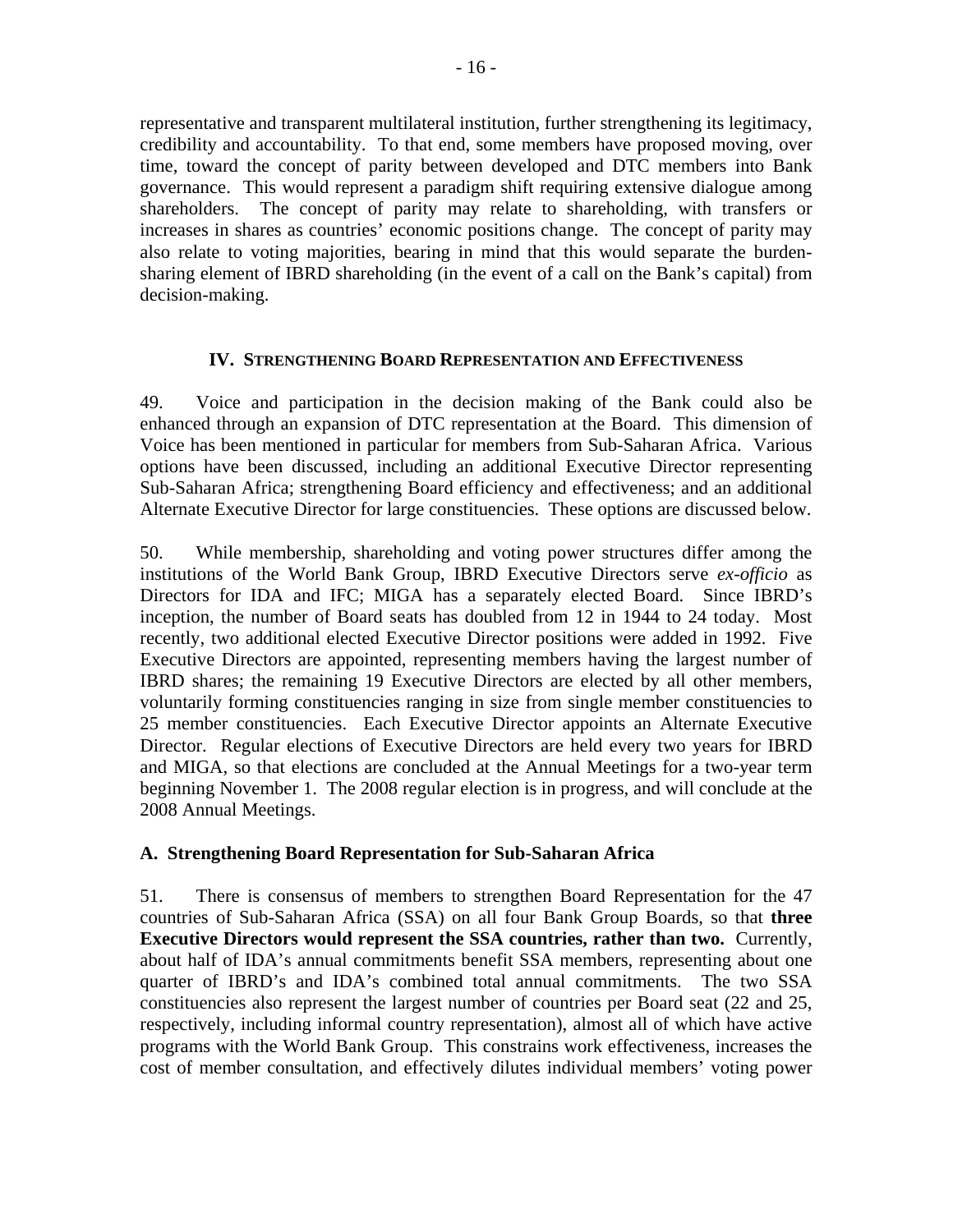due to bloc-voting per Board seat. Adding a third seat for SSA shareholders could reduce the number of members to an average of about 16 members per SSA constituency.

52. Three Executive Directors for SSA could be achieved by keeping the total number of Board seats at 24, through a rearrangement of current constituency groupings. This mechanism would entail far-reaching impacts on national interests and political considerations of members and could delay realization of the current consensus for an additional SSA constituency. Another option could be to add one more SSA seat by **increasing the number of total Board seats to 25**, adding a  $20<sup>th</sup>$  elected Executive Director to the Board. For both options, the implications for the cost of Board operations as well as for the efficiency and effectiveness of the Board's work would need to be addressed.

53. Increasing the number of elected Executive Directors requires approval by the Board of Governors, by an 80% majority of total voting power. Consideration could also be given to amending the relevant provision in the Bank's Articles to confirm the Governors' implied power to decrease the number of elected Executive Directors, a change that was made in the Fund's Articles in the 1970s.

54. To accommodate concerns of cost efficiency, an **additional SSA Board seat could be implemented in a relatively budget-neutral manner**. In this context, the two Executive Directors from SSA mentioned the willingness to release up to 6 Advisor positions from their Board constituencies for the third SSA constituency and to share their current, joint travel budget among the three future SSA constituencies. Additional positions could also be transferred voluntarily by the offices of other Executive Directors to the newly created third SSA constituency. The extent of cost neutrality will need to take into account the benefits of an additional SSA Board seat as well as its eventual costs.

55. The shareholders could decide to **add an additional Alternate Executive Director** in large constituencies. The reform package at the Fund includes an Articles' amendment to that effect. For the Bank, this option would also require an amendment of Articles, which an additional Board seat would not.

## **B. Strengthening Board Effectiveness**

56. The objective of Voice reform could also be enhanced by strengthening the Board's effectiveness. Concrete actions to strengthen the effectiveness of Board operations and processes are expected to be detailed this fall, in light of the recommendations for near-term changes from COGAM's Working Group on Internal Governance. These near-term changes fall into the following themes, and are subject to further review by COGAM and the Board: **Rebalancing the Board's Role in Strategy/Policy, Operational Transactions and Oversight; Repositioning of Board Committee Processes**; and **Renewing Best Practices in Board Governance and Conduct**.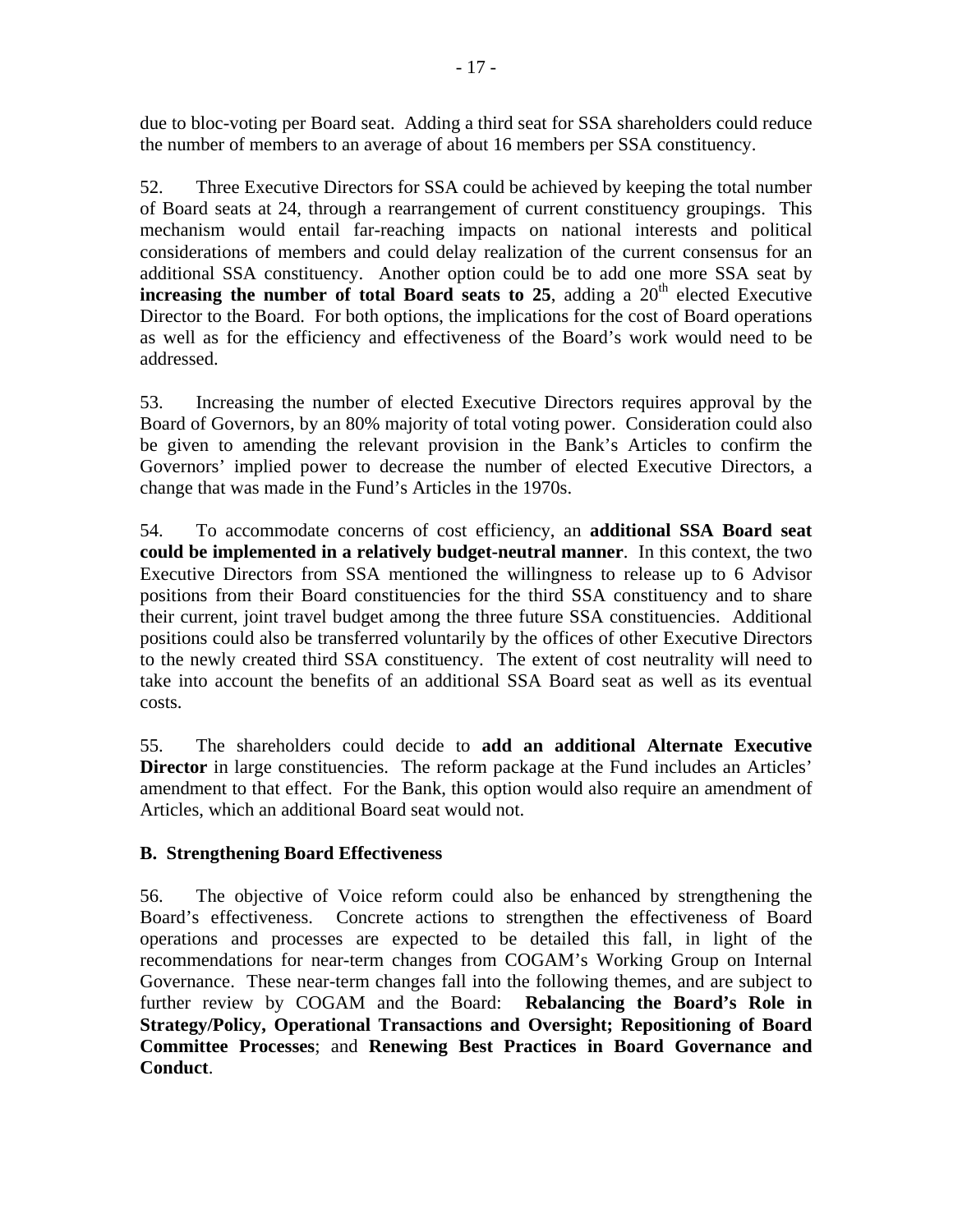57. As signaled in the Working Group report, the Bank Group's Corporate Secretariat is launching an initiative to improve cost-efficiencies through review and reduction of categories of documents circulated to the Board (based on need and utility), and through streamlining and technological improvements of standard products (notices, green sheets, minutes).

#### **V. ENHANCING VOICE AND PARTICIPATION IN THE WORK OF THE WORLD BANK GROUP**

58. Beyond voting power, capital shares and members' representation at the Board, taking an expansive view on Voice and Participation would lead to the third main dimension of **Voice as responsiveness to DTC views on development**. The objective here is to further enhance legitimacy, credibility and accountability in the work of the Bank Group.

59. Enhancing Voice and Participation in the way the Bank operates can be achieved in a variety of ways, such as by broadening the representation of DTC nationals in World Bank Group staff and management; deepening country ownership through decentralization of staff and a broader field presence, including staff familiarization with countries' culture and circumstances; improving communication strategies in Bank operations and enhancing the access of members' states to information; and fostering inclusive development and mutual accountability, including through the Bank's countrybased and country-led development model.

60. **Much has already been achieved by the Bank on this expansive view of Voice and Participation**. The World Bank Group has a diversified work force originating from 167 countries. Nearly two thirds of Bank staff are from Part II countries, with African nationals accounting for one quarter of staff from Part II countries. The senior management team is also highly diversified with recent appointments from Part II countries including a Managing Director, the Chief Economist and four Vice Presidents. Nearly 42% of all Bank managers are from Part II countries, and nearly 44% of Bank managers are women. Steps to broaden diversity to further strengthen DTC representation among Bank staff and recruitment efforts are being undertaken to ensure broad representation.

61. To improve effectiveness and enhance field-based decision-making, the Bank continues to increase the decentralization of its staff to the field. The World Bank Group has offices in 110 countries, employing some 40% of the workforce. More than 800 international staff are located in country offices and more than one third of tasks are managed from the field, up from about one quarter five years ago. For IBRD and IDA, three out of four Country Directors are based in the field. For IFC, 90% of its regional management cadre is based in the field, including the entire management team for the Africa region. For the first time, a World Bank Group Vice President is now based in the field. There is an ongoing effort to strengthen World Bank Group field presence in fragile states to attract the most qualified staff.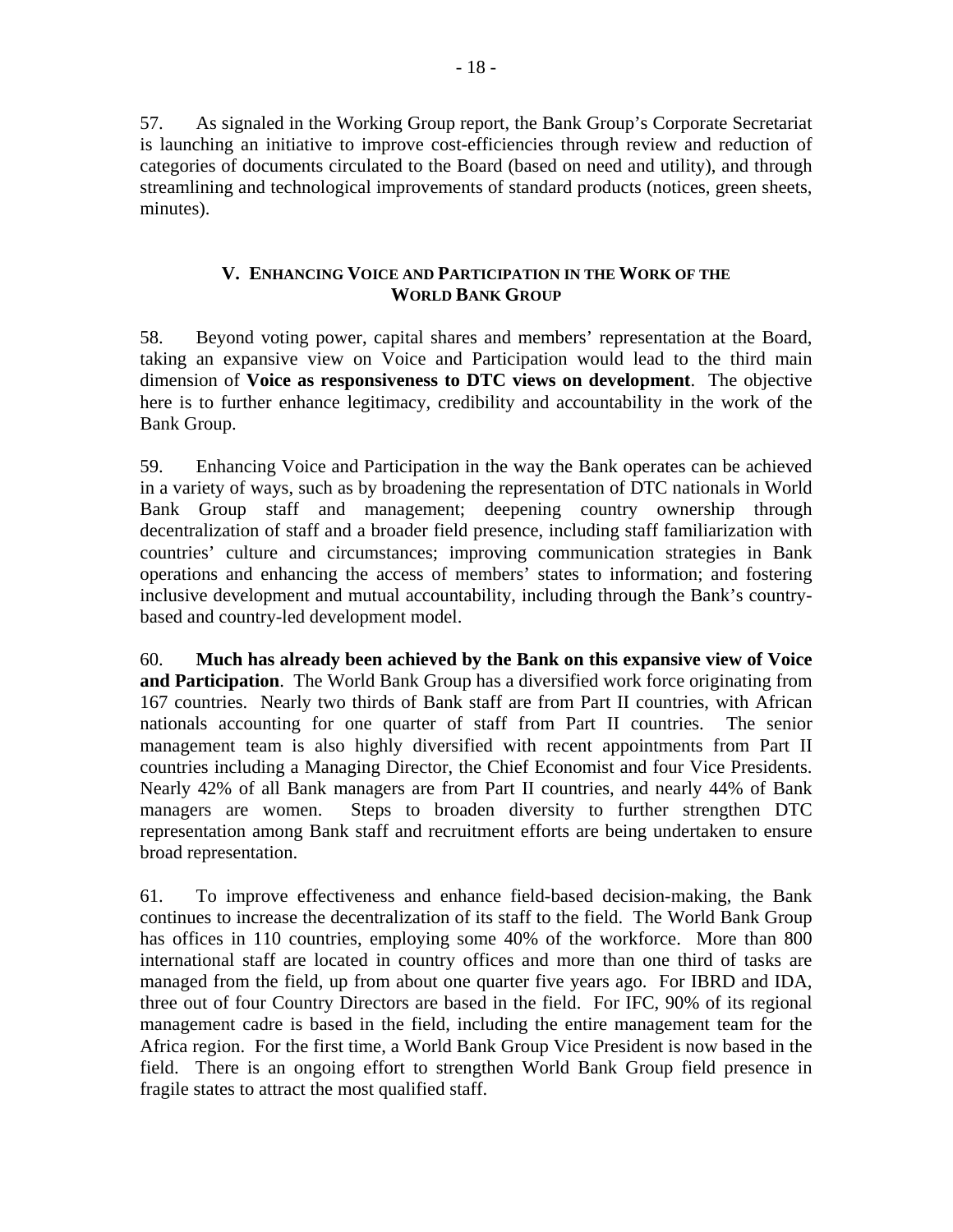62. To strengthen capacity for DTC participation in decision-making at the Bank, some 100 DTC counterpart staff were trained over the past four years under a Voice Secondment Program. To build capacity at Executive Directors' offices, constituencies with more than 20 member countries increased their staff by adding one additional Senior Advisor and two additional Advisors. An analytical trust fund was established to provide the two Sub-Saharan African Board constituencies with independent technical research.

63. Efforts are underway to incorporate tailored communications outreach strategies in most Bank-financed operations. Many new projects feature dedicated communication components to increase outreach and strengthen involvement - and thus Voice - of local communities, stakeholders and beneficiaries. To foster inclusive development and mutual accountability, the Bank's Country Partnership Strategy has evolved from a prescriptive document to a participatory process, ensuring that the Bank's assistance is based on recipient countries' own development and poverty reduction priorities. Voice is further enhanced by promoting accountability vis-à-vis stakeholders through the Inspection Panel and the Department of Institutional Integrity.

64. Going forward, **management's expanding commitments in the areas of staff diversity, decentralization, country ownership and communication** could be linked as an integral part of an agreed Bank reform package on Voice and Participation. Under the Bank Group's Diversity and Inclusion Strategy, reviewed by the Board in 2007, emphasis will continue to be placed on diversity in management positions, particularly at senior levels; an update is expected later this year. Similarly, the Board is expected to review an enhanced decentralization framework later this year, and, under IDA 15, management has undertaken to increase the share of IDA programs and projects managed in the field. The Board is also expected to discuss this fall a retrospective review of the Bank's country assistance strategies, another opportunity to focus on country ownership and country partnerships. The Bank Group's policies and actions in these areas — diversity, decentralization, and country-based model — will be reviewed regularly by the Boards. These areas will become even more important following the recent Accra Third High Level Forum on Aid Effectiveness. Subject to decisions by shareholders, more Bank Group Annual Meetings outside Washington could also deepen engagement of all stakeholders in Bank Group work and decision-making, and reflect the significant changes in the global political economy.

65. While increasing senior management diversity falls within the responsibility of the Management and the Board's general control, the process for selection of the President falls within the Board's exclusive responsibility. Historically, shareholders have considered this process in the context of understandings about the selection for the Managing Director at the IMF and the heads of other international financial institutions. The 2006 IMF Quota and Voice reform package emphasized the importance of an open and transparent process. For selection processes since then, the Boards at both the IMF and the Bank have provided considerable transparency about the qualifications for the position, the possibility for nominations by any Board member, and the procedural steps leading up to their decisions. Neither the Bank nor the IMF have formal or legal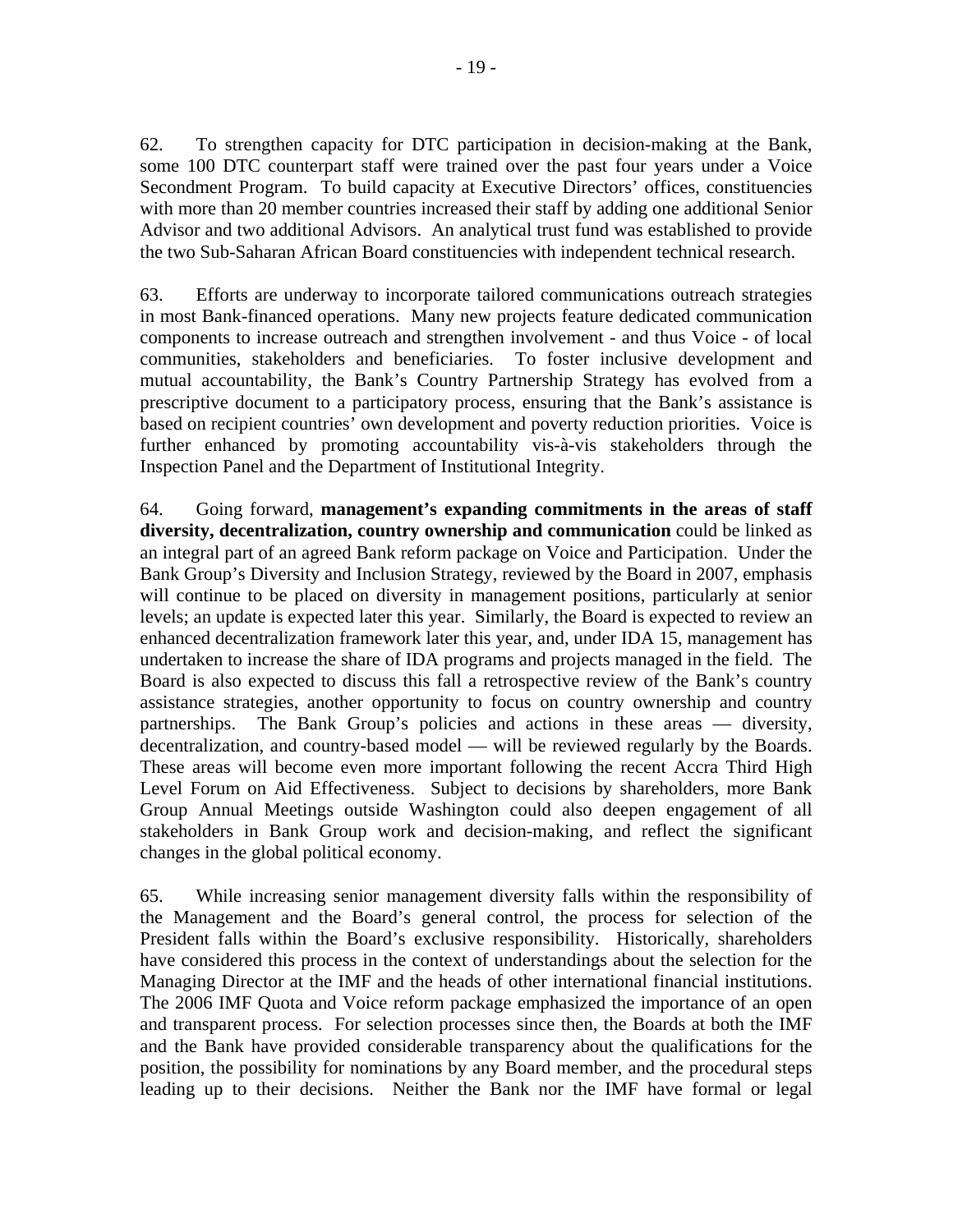selection procedures for their heads. There is considerable agreement on the importance of a selection process for the President of the Bank that is merit-based and transparent, with nominations open to all Board members and transparent Board consideration of all candidates.

#### **VI. CONCRETE OPTIONS FOR A VOICE REFORM PACKAGE**

66. The objectives, guiding principles and elements for a package of reforms to enhance Voice and Participation in the World Bank Group are outlined in the previous sections of this paper, reflecting extensive discussions among members. On the basis of these discussions, a package of concrete options has emerged for Voice reform, to be implemented as follows.

#### (a) The Voice Reform Package

(i) **Increase in IBRD Basic Votes.** Basic Votes would be increased in the Bank's Articles to 5.55% of total votes (the percentage resulting from doubling the current number of Basic Votes). The weight of Basic Votes would be maintained, regardless of future changes in IBRD shareholding. (paragraph 19 (a))

#### (ii) **Realignment of IBRD shareholding**

(A) DTC members whose voting power would otherwise decrease due to the doubling of Basic Votes would benefit from an exceptional allocation of available IBRD shares for subscription to mitigate that decline. These DTC members would be current on their IDA subscriptions. (paragraph 30)

(B) The Bank's Board would complete a major review of IBRD shareholding that considers the evolution of all countries' relative weight in the world economy, as well as Bank-specific criteria, embodying the features outlined in paragraphs 35-38 and paragraph 66 (b)(iii). The review would lead to a subsequent significant realignment of IBRD shareholding for all members, and it would also provide an important opportunity to further enhance the Voice of DTC members. The review would also address the concept, advocated by some members, of moving over time towards equitable voting power between developed and developing members. With regular progress reporting, the Board would develop proposals by the 2010 Spring Meeting and no later than the 2010 Annual Meetings, with a view to reaching consensus on realignment at the following meeting (see also Annex for work program).

- (iii) **Increase in IDA Part II voting power.** Part II members are expected to take up their allocated but unsubscribed IDA subscriptions, while voluntary financial support from donors would be expected for the poorest Part II members, on an exceptional basis. (paragraph 42)
- (iv) **An additional voice for Sub-Saharan Africa in the Bank Group.** The Bank Group's 47 member countries in Sub-Saharan Africa would be represented by a third elected Executive Director on the Bank Group's Boards, as a result of the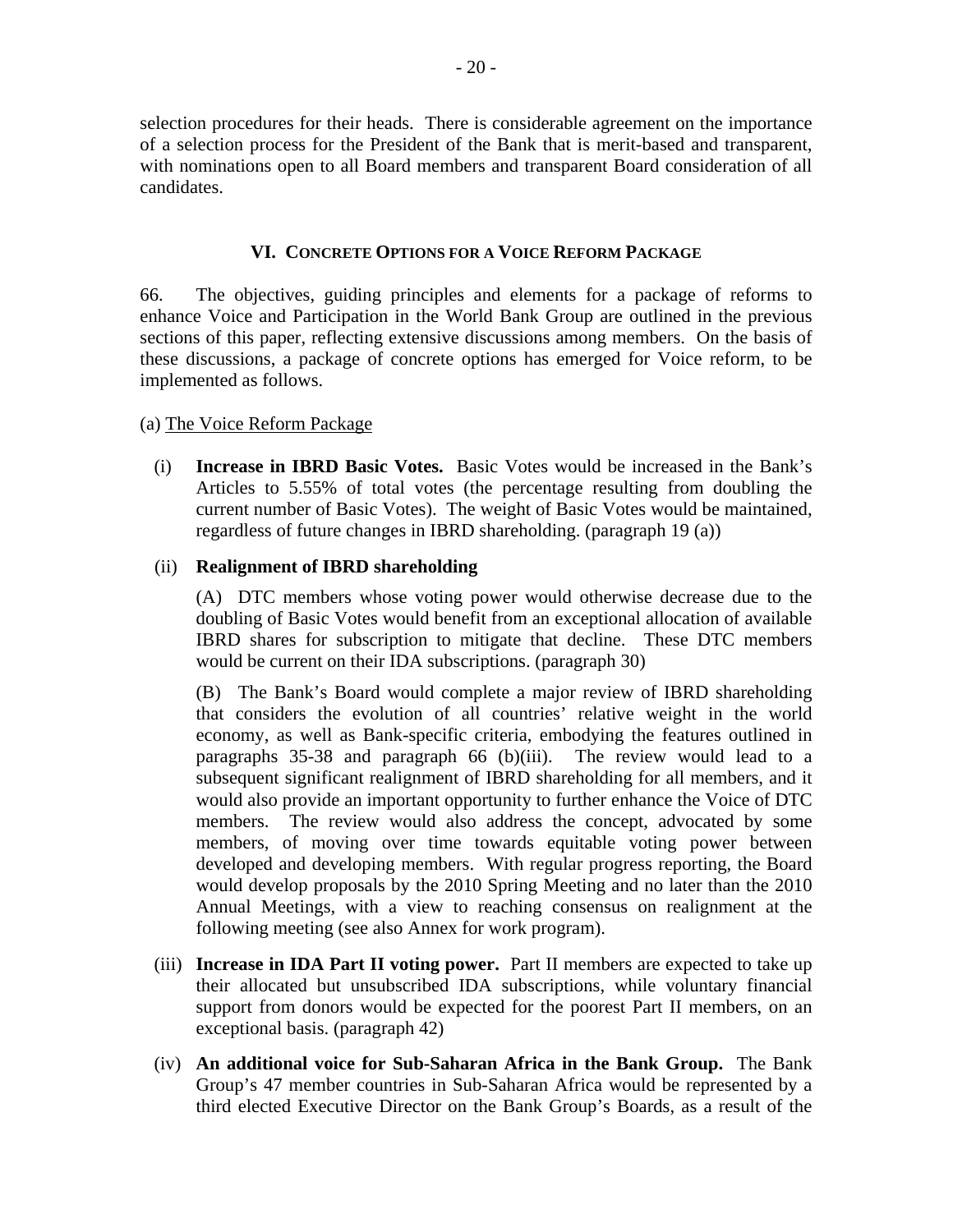addition of a 25th Executive Director position. (paragraphs 51-54)

- (v) **Strengthening Board effectiveness and internal governance.** The Bank Group's Boards of Executive Directors and Management would implement reforms that would enhance the effectiveness of internal governance processes and functions and would increase efficiency and reduce cost in the operations of the Boards. Agreement on a set of reforms to strengthen Board effectiveness and internal governance would facilitate the introduction of the additional Board seat for Sub-Saharan Africa in a relatively budget neutral manner. (paragraphs 56-57)
- (vi) **Deepening responsiveness to DTC views on development.** Bank Group senior management appointments will continue to recognize the importance of increasing diversity, and planning is underway to deepen Bank Group decentralization and field presence and increase the share of programs and projects managed in the field. Bank Group Annual Meetings would be held more frequently outside of Washington, DC, subject to decisions by shareholders. (paragraph 64)
- (vii) **Process for selection of the Bank's President.** There is considerable agreement on the importance of a selection process for the President of the Bank that is merit-based and transparent, with nominations open to all Board members and transparent Board consideration of all candidates. (paragraph 65)
- (viii) **IFC Voice reform.** Voice at the IFC Board will be enhanced with the third Executive Director for Sub-Saharan Africa. For IFC voting power and shareholding, the IFC Board would review the implications for IFC, its members and its finances, functions and operations of introducing voice reforms similar to the IBRD voice reforms, and develop proposals by the 2010 Spring Meeting and no later than the 2010 Annual Meetings, with a view to reaching consensus at the following meeting. (paragraph 44)
- (b) Implementation of the Package
	- (i) **Approvals**. If the Development Committee endorses the overall reform package at the 2008 Annual Meetings, the proposals listed in paragraph 66 (a) would be presented to the Bank Group's Boards for formal approval. For the increase in IBRD Basic Votes, allocation of IBRD shares and additional elected Executive Director, approval by the Board of Governors would be sought. The Articles amendment to increase Basic Votes, if approved by the Governors, would subsequently be transmitted to the Bank's 185 member countries for acceptance. The allocation of shares would take effect when the amendment has been duly accepted by three-fifths of members holding 85% of total voting power.
	- (ii) **Reporting**. A progress report on implementation of the Voice reform package would be provided at the time of the 2009 Spring Meetings, with regular reporting thereafter. By 2010 (at the Spring Meeting and no later than the Annual Meetings), the Bank Group's Boards would develop proposals on IBRD shareholding realignment and IFC Voice Reform, as appropriate, with a view to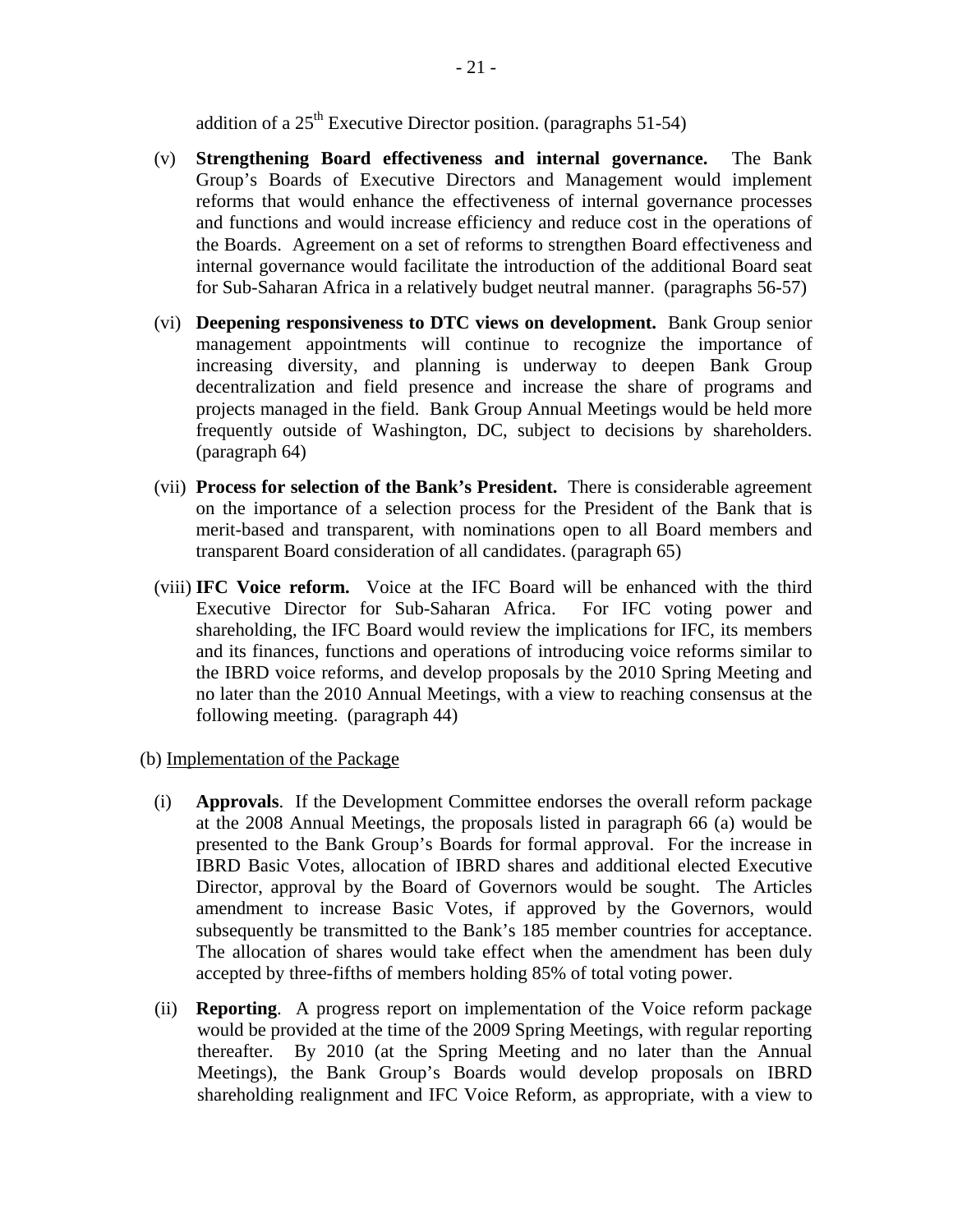reaching consensus among shareholders on final proposals by the time of the following meeting.

(iii) **Work program**. The work program for the IBRD shareholding review, detailed in paragraphs 35-38, would include the steps listed in the Annex. This work program would be carried out under the guidance of COGAM and the Board.

67. Once implemented, this Voice reform package would bring substantial progress in the Voice and Participation agenda at the Bank.

- The voice and voting power of the smallest shareholders, mainly the poorest member countries in the IBRD and IDA, will increase, while the voting power of larger middle-income developing countries will be protected.
- The voice of Sub-Saharan Africa will be expanded, as an additional Board seat for Sub-Saharan Africa on the Bank's Board will be created.
- Moreover, the aggregate voting power of DTC members in IBRD will initially rise to 44%, to be followed by a further increase under the subsequent realignment of IBRD shareholding. In IDA, Part II voting power would rise up to 48%.
- The Bank's Board will complete a major IBRD shareholding review, to take a comprehensive view of the implications for the Bank and its members' shareholdings stemming from changes in the world economy and in the Bank Group. This stocktaking will result in proposals for subsequent realignment to address underrepresentation of Bank members.
- Building on the Bank Group's strong record of diversity and decentralization, there are renewed commitments to further strengthen diversity of staff and management and to broaden Bank presence and decision-making in the field.
- The Bank Group's Boards have also turned their attention to improvements in internal governance functions and processes, with a view to facilitate voice at the Boards.
- The reforms emphasize a merit-based, transparent and open selection process for the Bank's President.

In sum, this package of reforms will significantly enhance the voice and participation of DTC members in four Bank Group institutions — IBRD, IDA, IFC and MIGA.